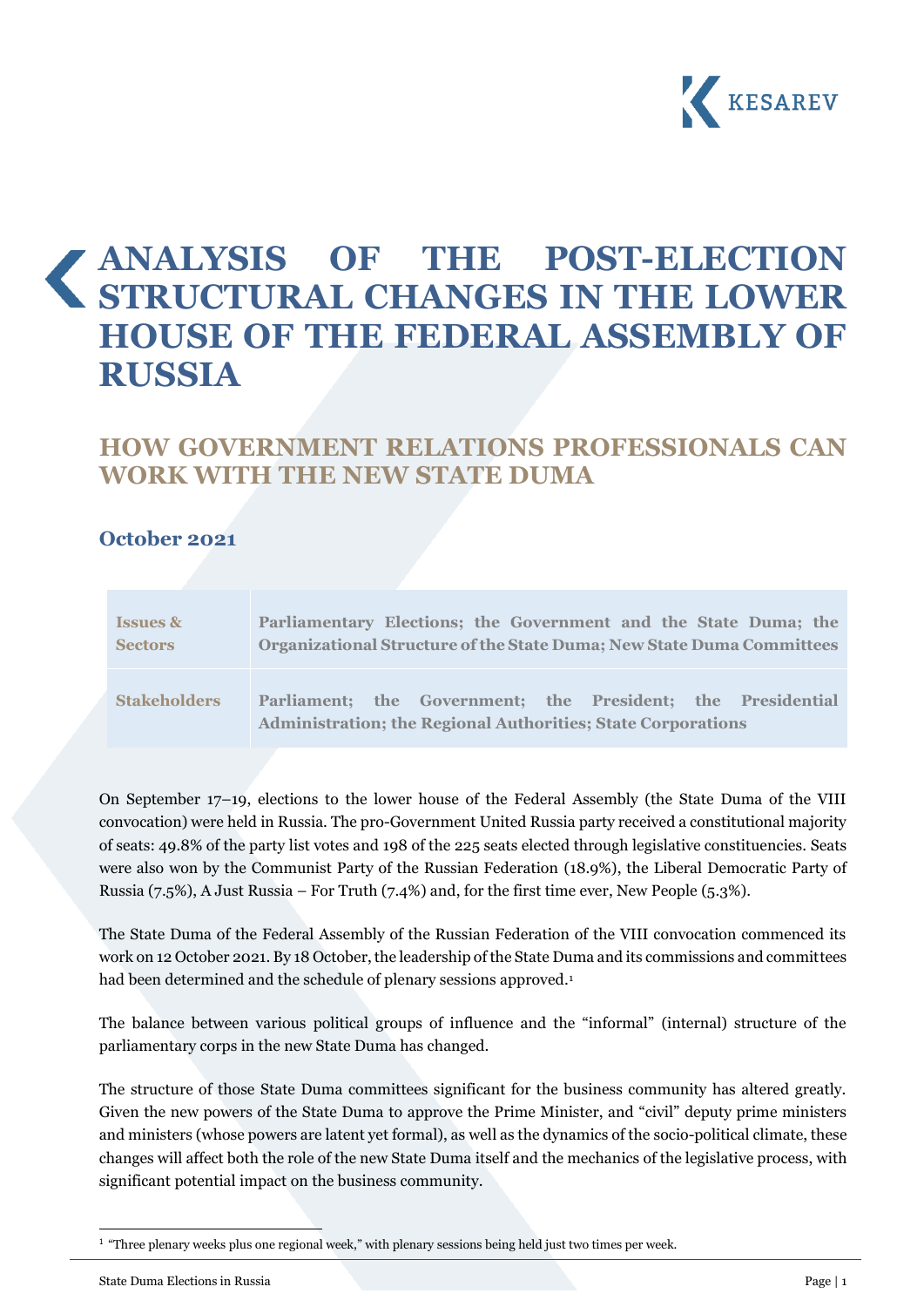#### **TABLE OF CONTENTS**

**[Overview: Main Features of the New State Duma Significant for the Corporate GR Function..2](#page-1-0)**

**[Possible Changes In the Legislative Activities of the State Duma of the VIII](#page-2-0) Convocation and [Interaction Between the State Duma and the Government of The Russian Federation](#page-2-0) ............3**

**[The New Structure of State Duma Commttees Relevant to the Business Community](#page-6-0) ............... 7**

**[Analysis of Factors Affecting the Work of the New State Duma](#page-8-0) ................................................9**

**[Aspects of the Political Governance of the Work of the State Duma and Key Factions](#page-12-0) ........... 13**

**[APPENDIX 1. Industry-Specific Committees](#page-15-0) in the State Duma That Follow the "One Committee Per Ministry" [Formula............................................................................................................](#page-15-0) 16**

**APPENDIX 2. Industry-Specific Committees [in the State Duma with a Complex System of](#page-18-0)  [Interaction with Ministries Not U](#page-18-0)nder the "One Committee Per Ministry" Formula.............. 19**

# <span id="page-1-0"></span>**OVERVIEW: MAIN FEATURES OF THE NEW STATE DUMA SIGNIFICANT FOR THE CORPORATE GR FUNCTION**

- **The influence of the leadership of the Presidential Administration** on the new  $\sum$ composition of the **State Duma** as a whole, as well as on a number of key committees and four (out of five) parties in the State Duma, has grown. The influence of all key political groups is reflected in the United Russia leadership.
- For the first time in a long time, a **"liberal" mini-faction** has gained seats in parliament, which  $\sum$ (exclusively with the support of the Presidential Administration) can reflect the position of "patriotic" (Russian) businesses in the public domain and advocate a moderate expansion of economic freedoms for businesses and regions and a reduction of the impact of the economic leadership on economic processes. However, **it will not have a significant impact on voting and the actual work of the committees**.

Despite the successful election results for the authorities and the large constitutional majority for United Russia, **unfavourable socio-political moods** and the risk of growing support for the Communist Party of the Russian Federation as a party of general political protest may present problems in the run-up to the 2024 presidential campaign. This will predetermine:

- that **an emphasis is kept on social issues in law-making;**
- $\Diamond$  the periodic introduction of new initiatives by the Federal authorities to "**strengthen business responsibility"** in various sectors;
- $\Diamond$  the further **tightening of the regulation of the internet and "new media."**
- Before the Presidential elections, **"underperforming" ministers** from teams other than that  $\sum$ of Prime Minister Mikhail Mishustin are likely to be **forced to resign their positions**, and the **gubernatorial corps will be actively replenished**, which will include the replacement of ineffective "technocratic" governors following their first term in office.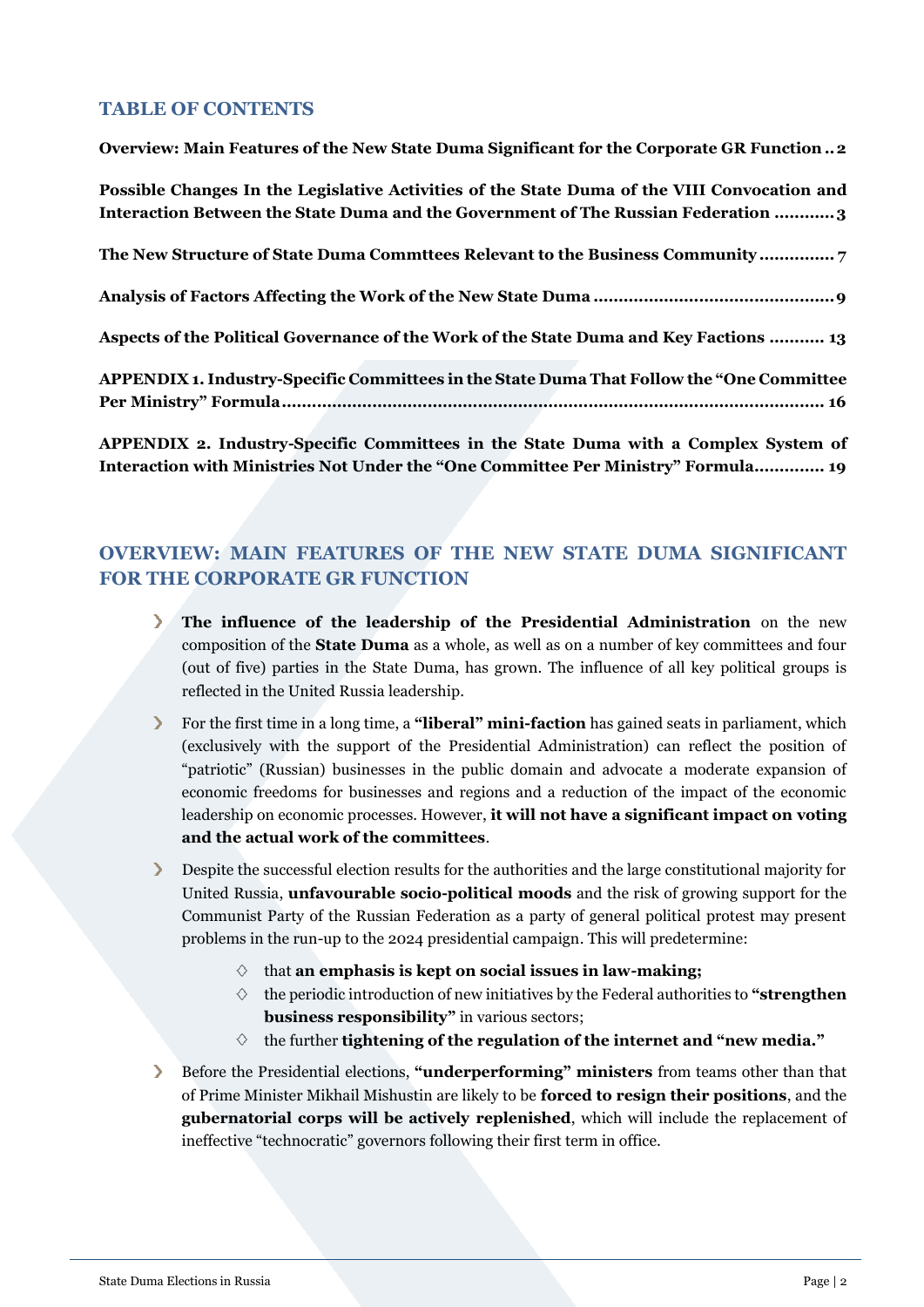- $\sum_{i=1}^{n}$ **It is important for the Prime Minister's team to ensure tangible positive results** from the implementation of new "strategic initiatives" before the next Presidential election campaign gets under way in the Russian Federation (i.e. **by autumn 2023**):<sup>2</sup>
	- $\Diamond$  This will predetermine the government's desire to **speed up the process of adopting the necessary legislative acts in the "window"** between major election campaigns.
- **The number of MPs (deputies) with significant experience working in leadership roles within the executive branch**, as well as professional **lobbyists and business leaders**, has grown at both the Federal and regional levels. As a result, the number of State Duma committees, as well as leadership positions within them, has increased.
- $\sum_{i=1}^{n}$ The **composition of those State Duma committees most important for the business community have largely remained stable** in terms of their management and key members from United Russia (a number of former first deputy heads of committees from United Russia were named heads of new committees).
- $\blacktriangleright$ Depending on the subject area, **it may be worthwhile for GR professionals to establish cooperation with the leadership of the Presidential Administration,** deputy heads of State Duma committees from the "Leaders of Russia" programme (*the national competition for managers coordinated by the Presidential Administration*) who are aligned with it, deputy chairpersons of the State Duma who wield political influence of their own and the leaders of "heavyweight" industry committees within the State Duma. Working with ordinary members of State Duma committees will be less important and the practice of "remote" work within such committees may be expanded.
- $\sum_{i=1}^{n}$ When it comes to controversial draft laws that affect several areas, it **may be worth making better use of working mechanisms through co-committees that are already provided for by State Duma regulation,** in order to ensure that the interests of industry-specific committees and departments are properly represented.
- $\mathbf{\Sigma}$ The leadership of the General Council and the Central Executive Committee of United Russia will **strengthen the mechanisms of party control over the activities of its members**, including parliamentary discipline, legislative activity and work with parliamentary inquiries.

Unlike the previous convocation, the **new composition of the State Duma may become a source of leaders for the executive branch in Russia's regions**. Most governors will not be able to greatly influence the activities of elected deputies in the regions – only the most experienced "political heavyweights" will.

# <span id="page-2-0"></span>**POSSIBLE CHANGES IN THE LEGISLATIVE ACTIVITIES OF THE STATE DUMA OF THE VIII CONVOCATION AND INTERACTION BETWEEN THE STATE DUMA AND THE GOVERNMENT OF THE RUSSIAN FEDERATION**

The following factors set the State Duma of the VIII convocation apart from the previous edition and will influence the legislative process in the State Duma and its interaction with the government:

#### **1) The new operating procedure for industry-specific committees: changing the government's influence on the legislative process**

When developing the structure of the committees in the new State Duma, the **"one committee per department" principle** was taken as a basis for most of the industry-specific committees. This creates a number

<sup>&</sup>lt;sup>2</sup> In October 2021, the government [approved](http://government.ru/news/43451/) 42 strategic initiatives to be implemented in the form of federal projects in six areas: social services, construction, the environment, digital transformation, technological breakthrough, and government for the people.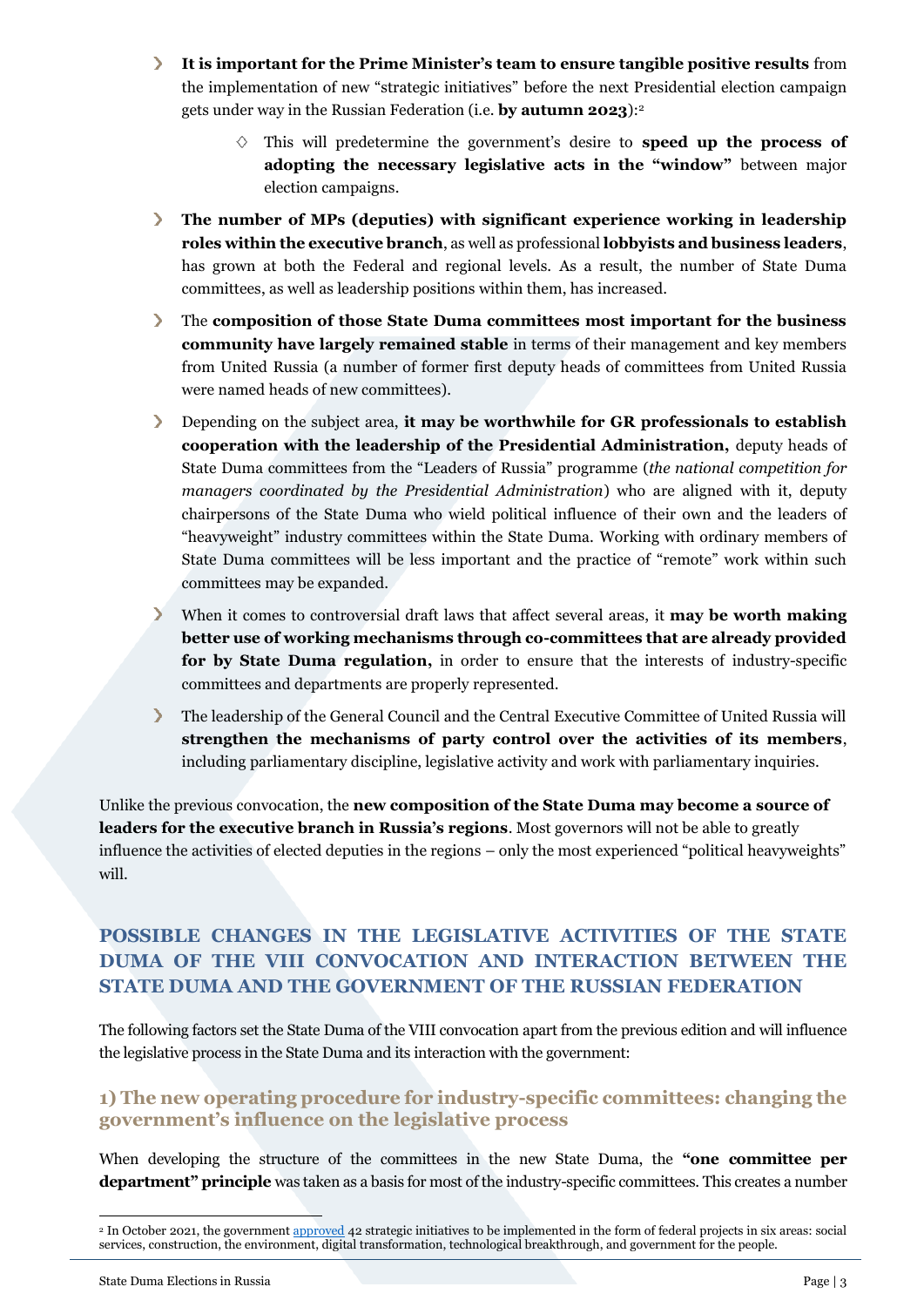of restrictions, as well as opportunities, for the business community to interact with government departments at the State Duma:

- The links between departments and specialized State Duma committees will be strengthened and the workload of committees with draft laws from several departments will be reduced. **This could help push draft laws and second readings that are important for departments through more quickly**, especially during the traditionally busy periods at the end of parliamentary sessions.
- **Government agencies are expected to try and actively influence the creation of expert councils under State Duma committees** which look very much like the public and expert councils operating under the respective agencies themselves in terms of their composition. On the part of the State Duma, the right to form expert councils will be reserved for deputy chairpersons of the State Duma in charge of the respective committees.
- Despite the narrow specializations of committees, increasing their number will ensure that **lobbying opportunities remain through co-committees for business and competing agencies**. Amendments to State Duma regulations aimed at increasing the importance of conclusions drawn by co-committees when considering draft laws were already adopted during the previous convocation. The fragmentation and specialization of most of the State Duma's industry-specific committees may lead to the increased use of "workarounds" through cocommittees when it comes to working on projects that affect the interests of several departments and industries. Given the complex configuration of the political governance of the State Duma of the VIII convocation, **the State Duma leadership may also encourage "competition" between committees** when relevant bills are being reviewed by the State Duma Council of Co-Committees on Potentially Contentious Draft Laws.
- The narrow specializations of committees and their direct ties to government agencies will **allow**   $\sum$ **State Duma committees to monitor the preparation of bylaws by ministries more closely**, provided that the leadership of the State Duma committee has the necessary political backing for such actions. This is a long-standing sore spot in relations between the two chambers of parliament and government ministries. Another way to tackle the issue of introducing effective bylaws in a timely fashion is the **desire of the State Duma leadership to increase the share of "direct action" laws** that do not require lengthy sub-legislative review for implementation.
- $\sum$ Relieving the State Duma Committee on Control of its regulatory duties would potentially allow the State Duma leadership – again with political approval (from the Presidential Administration or government leadership – **to introduce, through the State Duma Committee on Control, regulatory impact assessment mechanisms for the most controversial draft laws at the second reading**. This practice has never existed before.
- $\sum$ The narrow specializations of committees, together with the complex structure of political governance in the State Duma and the competition between high-profile members of the State Duma, **will allow the State Duma leadership to employ the mechanism of creating special (temporary) working groups under the chairmanship of the State Duma** on those issues of legislative regulation that are most important for the business community and the general public.

#### **2) Increasing the number of members of the State Duma with leadership experience in the executive branch: competition between the government and the state duma for influence in law-making**

The **number of high-profile members of the State Duma** with extensive experience in the Federal and regional executive branches (former governors and vice governors, former ministers and deputy heads of federal agencies) has increased following the parliamentary elections. They were appointed to leading positions in the State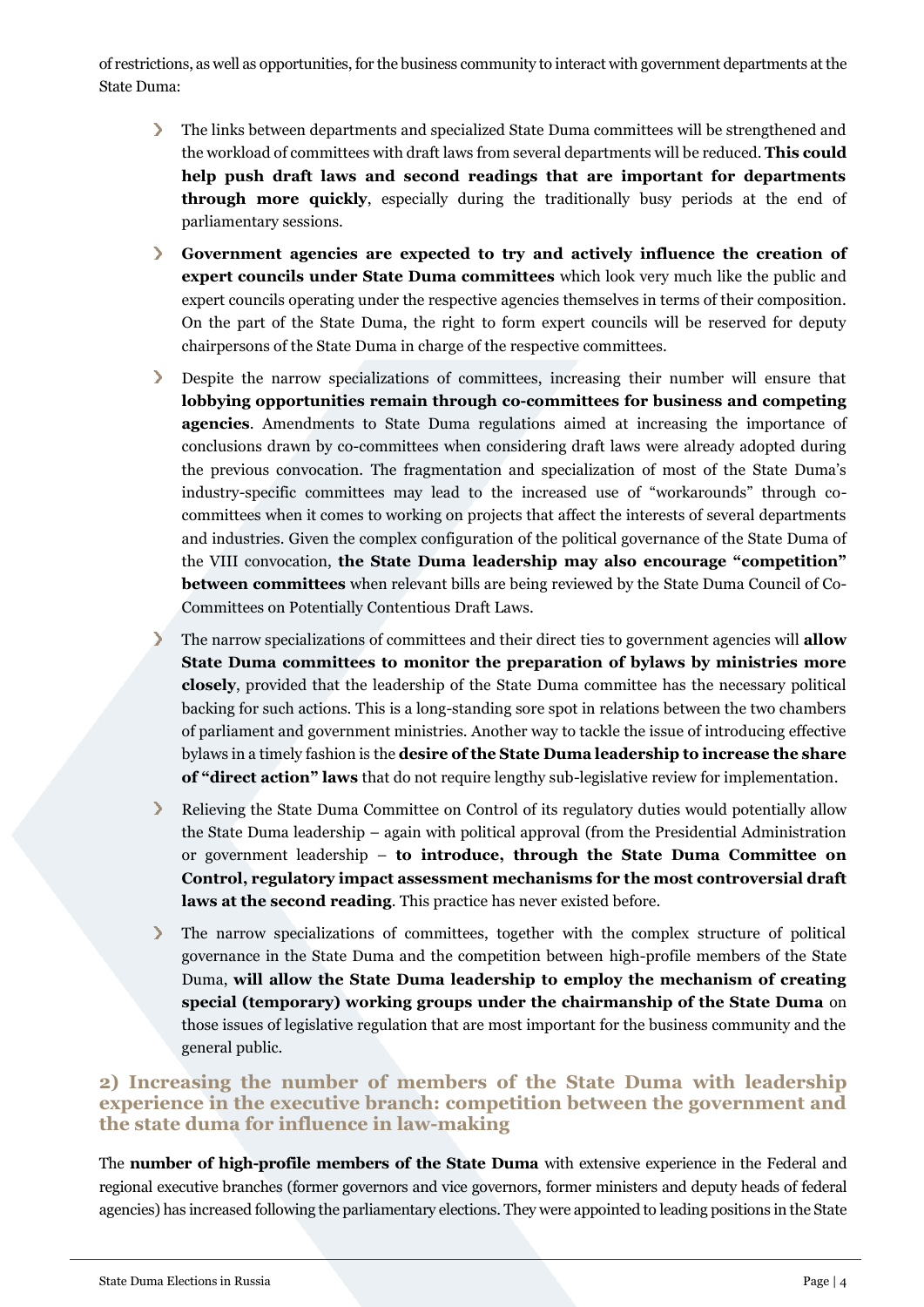Duma and a number of committees, as well as in the United Russia party. The current government opposed the appointment of several former Federal ministers to lead the relevant committees.

This could lead to **competition between the State Duma and individual ministries for influence over law-making** and ensure that the State Duma provides a more critical and reasoned assessment of the work of individual ministries that are "lagging" behind (assuming that political approval has been obtained from the Presidential Administration or the Prime Minister).

At the same time, the **State Duma is expected to preserve the partnership format of relations with Prime Minister Mikhail Mishustin**, as well as with deputy prime ministers and ministers from his team, during the initial years of its work, since the actions of the Prime Minister are supported by both the political wing of the Presidential Administration and by the State Duma leadership. The political task of the State Duma will be to exert pressure on underperforming ministers who are not part of Mishustin's team.

# **3) The growth in the number of industry lobbyists and members of the State Duma from the business world**

The **number of professional lobbyists from various industries** in the State Duma has grown, which is due in part to the return of a number of members of the State Duma who were not in the previous convocation. This is especially true of the pharmaceutical, construction, planning and surveying, tobacco, brewing, banking, microfinance and sports betting industries, as well as of retail food, retail pharmacy, online trading and housing and communal services.

In addition, a number of large financial, industrial and resource lobbies have replaced their ageing members of the State Duma with modern GR managers from their respective corporate systems.

For the first time ever, the IT industry is represented in the State Duma at the professional level.

In some "supercommittees," long-standing heads of staffs and assistants to the heads of committees were given deputy seats.

Thus, from the outset, **the State Duma of the VIII convocation has a more pronounced and modernlooking lobbying profile**.

#### **4) Reducing the share of members of the State Duma representing the social sector in the Russian regions**

**New "lobbyist" members of the State Duma from large businesses in the Russian regions have partially replaced "government employee" members of the State Duma from the social sector** who did lack significant experience in legislative work and so did not wield influence. The number of members of the State Duma from the Federation of Independent Trade Unions of Russia (the successor to the Soviet trade union system) and regional trade and education unions has fallen. The All-Russia People's Front (a pro-Putin movement) has lost its role as a platform for co-opting "new social activists," ceding this function to the Presidential Administration's training programmes (the "Leaders of Russia" programme).

New members of the State Duma who are actively involved in the social sector (through volunteering, working for socially oriented NGOs, doctors, etc.) will mostly be involved in the State Duma's public and political committees, which have little influence on industry regulation, and in terms of industry-specific committees, they will only be involved in the State Duma Committee on Health Protection.

Industry-specific and economic committees are mainly staffed with members of the State Duma who are experts in the relevant fields from the business world or lobbyist groups.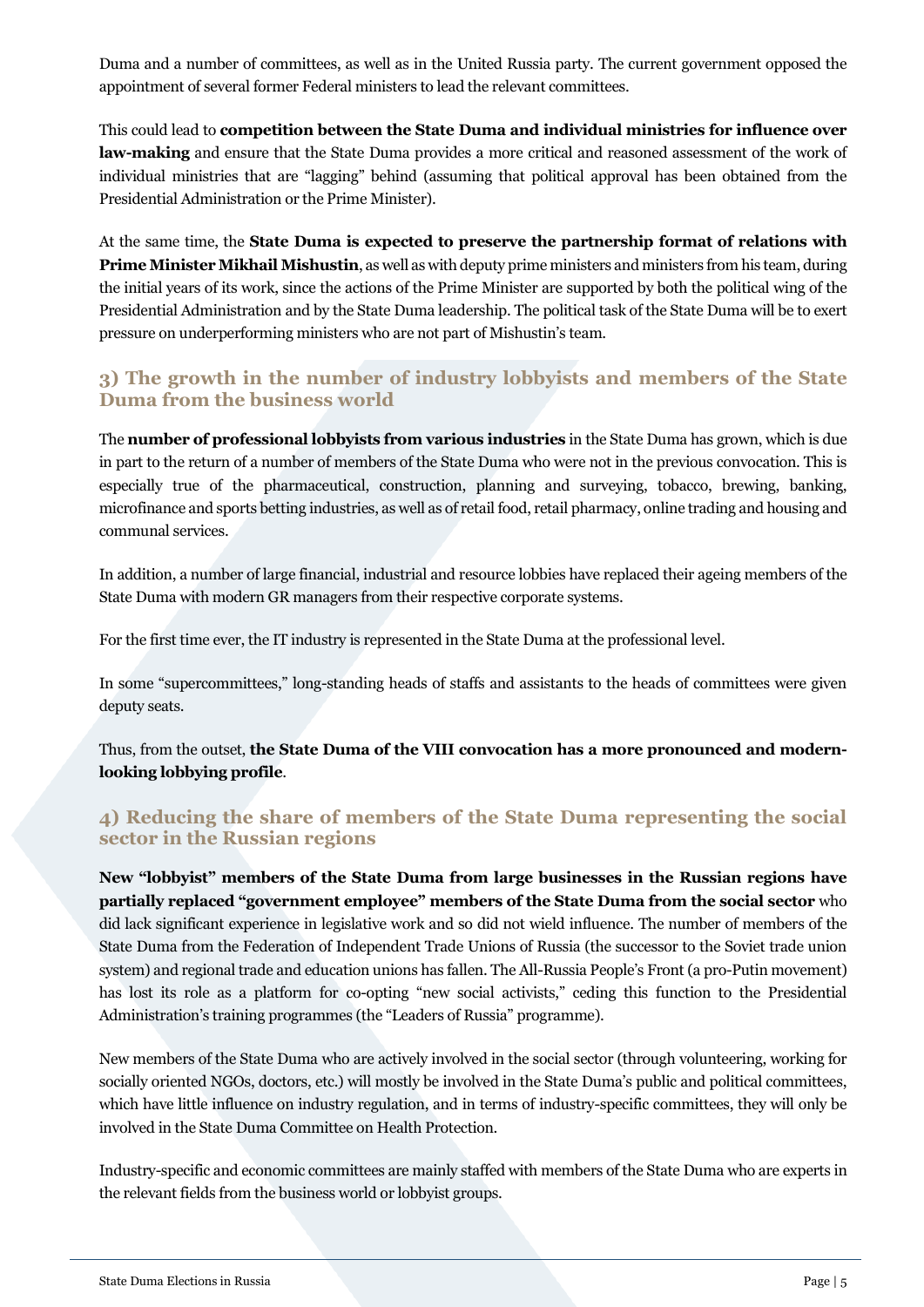# **5) The waning influence of the gubernatorial corps on members of the State Duma**

The influence of governors on the composition of the State Duma and their activities is likely to weaken (with the exception of those governors who are seen as "political heavyweights").

Many "technocratic" governors were unable or unwilling to install their protégés in parliament, since they rely on personal ties in their work.

The control they enjoy over the political infrastructure of their regions and the regional divisions of United Russia has diminished (which is reflected in United Russia's poor showing in a number of regions). This is why they were often forced to nominate a Federal candidate from the Presidential Administration to the State Duma or re-elect corporate nominees. In the previous convocation, far more members of the State Duma aligned themselves with the heads of their regions.

# **6) Specialized United Russia commissions as a new legislative filter**

United Russia will retain its function as an "inter-party filter" created in the last convocation for the initiatives of its deputies – the factional council for legislative activity.

However, potentially **high-profile bills will now have to pass an additional "party filter" in new United Russia** commissions created for the leaders of each of the five major parties. While these commissions are more focused on the social and geopolitical agenda, the work of **three of them** may be significant for business:

- The Commission for the Development of Eastern Siberia (under the supervision of Minister of  $\blacktriangleright$ Defence of the Russian Federation Sergei Shoigu as part of his New Siberian Cities project; his protégé – the former Head of Tuva Republic – was named Vice Chairman of the State Duma in charge of the Committee on Regional Policy and Local Self-Government);
- У The Health Commission (Denis Protsenko from Mayor of Moscow Sergei Sobyanin's group);
- $\sum$ The Commission on Education and Science (Elena Shmelyova, a protégé of the so-called "Kovalchuk Group" and the leadership of the political wing of the Presidential Administration, was elected Head of the e Council of the Sirius Federal Territory).

# **7) Strengthening discipline within the United Russia party**

The leadership of the General Council and the Central Executive Committee of United Russia is planning to introduce a mechanism for members to submit annual reports on the implementation of the election programme and **strengthen discipline within the party when voting on key bills** in accordance with party decisions. Mechanisms are expected to be formalized at the upcoming third part of the United Russia party congress (expected to take place in late 2021), to ensure that the party's governing bodies will strengthen their control over the activities of the United Russia faction in the State Duma.

# **8) Curtailing public discussion of contentious bills**

It is highly likely that the State Duma of the VIII convocation will put an end to the practice of **carrying out public work with civil society and the opposition on contentious bills** (public hearings with a broad audience, including protest groups, etc.), which was tested on certain contentious bills in the State Duma in 2017–2018.

The Presidential Administration has begun to remove such activities from the current activities of the public authorities and limit the opposition's ability to use parliamentary platforms for political activity.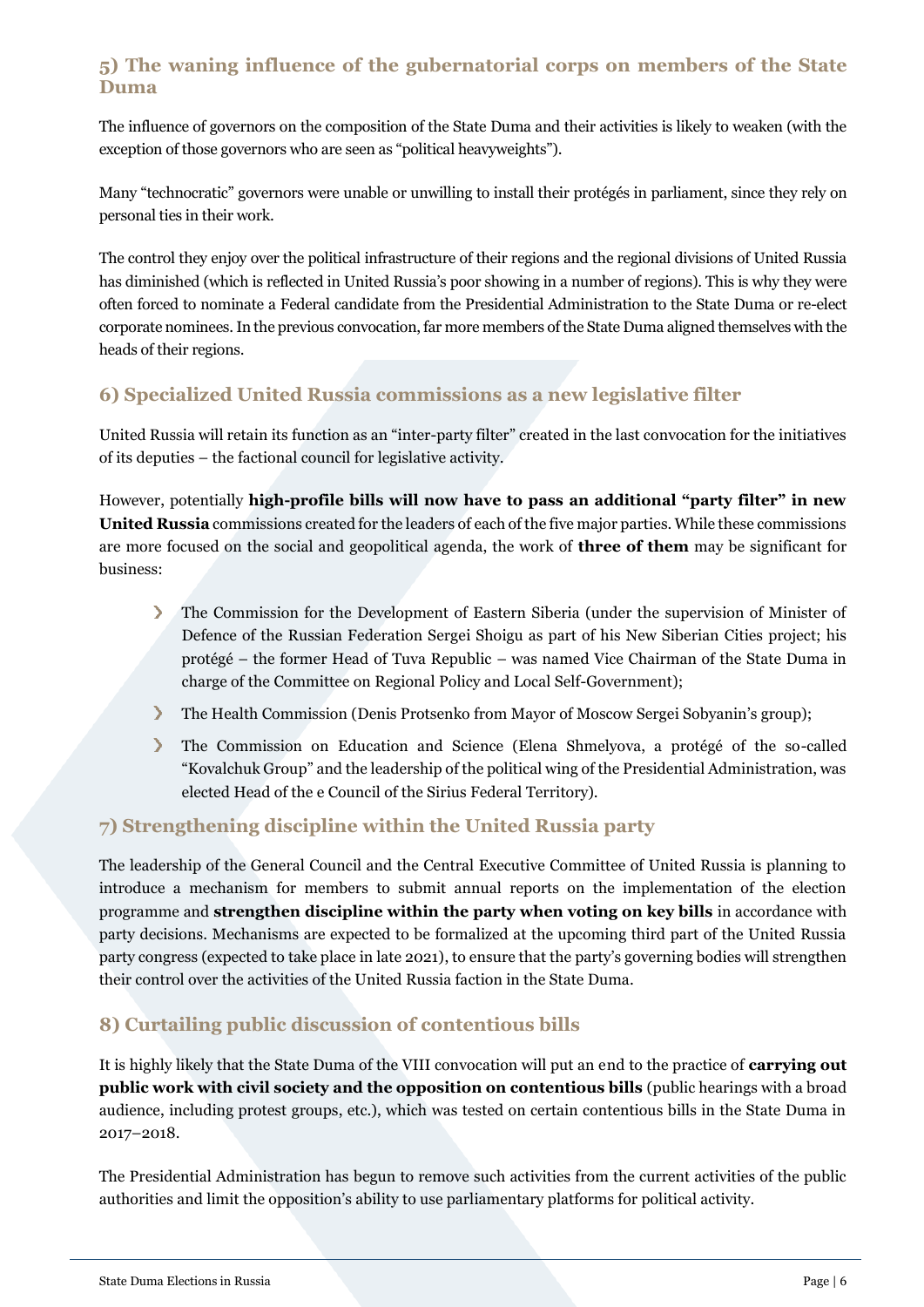Instead, **the practice of holding "semi-closed" working groups with business associations and specialized NGOs (in the form of "extended" committee meetings, etc.)** is likely to be preserved.

### **9) Introducing "remote meetings" for committees**

**Initiatives to expand "remote" elements of work in the State Duma** are likely to be expanded in light of the coronavirus pandemic, which will reduce the risk of the parliamentary platform being used as a platform for political struggle. These initiatives will presumably be implemented through **"absentee" meetings of individual State Duma committees and online hearings and round tables**. The **restrictions on access to the State Duma** introduced during the last convocation will also remain, including in the context of the pandemic.

Moving a number of committee meetings to a remote format is likely to weaken the effectiveness of lobbyist work with rank and file members of the State Duma and increase the **importance of State Duma committee chairs (for the main "heavyweights") and deputy chairpersons of the State Duma who supervise State Duma committees informally promoting issues** with chairpersons from the opposition.

# <span id="page-6-0"></span>**THE NEW STRUCTURE OF STATE DUMA COMMITTEES RELEVANT TO THE BUSINESS COMMUNITY**

The increase in the number of high-profile members of the State Duma and the number of factions (from four to five) in the VIII convocation has meant a similar increase in the number of deputy chairpersons in the State Duma (from eight to eleven) and State Duma committees (from 26 to 32). Compared to the previous convocation, the political wing of the Presidential Administration has strengthened its positions at the level of deputy chairpersons of the State Duma and within the leadership of the State Duma committees, installing its protégés in a number of leadership positions.

#### **1) The composition of the State Duma Committee on Budget and Taxes remains almost unchanged**

The composition of the *State Duma Committee on Budget and Taxes*, a key committee in the State Duma, has remained almost unchanged at managerial level and most influential members (the committee is headed up by Andrey Makharov, and his long-time legal partner is also on the committee).

The new members of the State Duma in the committee include employees from the regional system of the Ministry of Finance (the regional minister of finance must first be approved by the Federal Ministry of Finance), the Central Election Commission and the alcohol industry.

First Deputy Chairman of the State Duma and State Duma representative in the Government Commission on Lawmaking Alexander Zhukov was kept on as supervisor of the Committee. He is now the government's main partner on all inter-sectoral financial and economic committees (the Committee on Budget and Taxes, the Committee on Economic Policy, and the Committee on Ownership, Land and Property Relations).

Given the weakening of the position of Minister of Finance Anton Siluanov in Mishustin's government, the **Chairman of the State Duma Committee on Budget and Taxes Andrey Makarov will likely increasingly resort to moderately critical rhetoric against the government's financial wing,** in order to strengthen the position of his committee. He has already applied for draft amendments to be made to the new Budget Code of the Russian Federation and the Tax Code of the Russian Federation within the framework of the State Duma committee.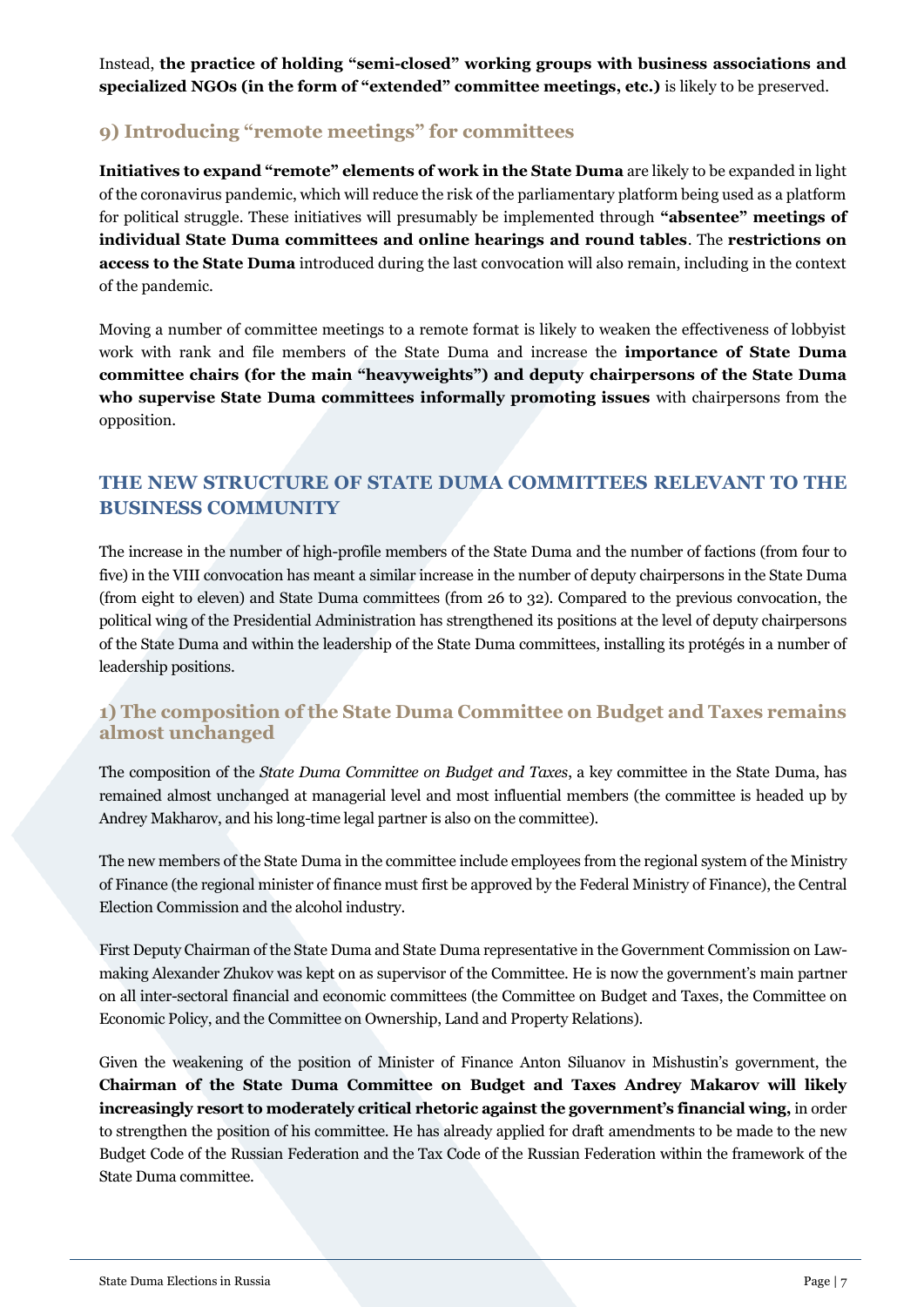#### **2) Keeping the State Duma Committee on State Building and Legislation as a "super committee"**

The *State Duma Committee on State Building and Legislation*, which was expanded during the previous convocation, has survived. The committee continues to be headed up *Pavel Krasheninnikov*, who has a close relationship with the leaders of the political wing of the Presidential Administration, and his long-time head of staff was appointed a deputy.

**The committee is dominated by members of the State Duma with ties to the political wing of the Presidential Administration and the Security Council of Russia and is supervised by Vice Chairperson of the State Duma** *Irina Yarovaya*, who represents the administrative wing of the government (a supervisor from the Security Council).

In addition to issues of judicial reform, **all draft laws on fines and other penalties for businesses** provided for by the Criminal Code of the Russian Federation and the Code of Administrative Offences of the Russian Federation also pass through the committee.

The Presidential Administration will raise the issue of returning issues of changing electoral legislation to the remit of the committee, which had been transferred to the *State Duma Committee on Control* during the previous convocation (but will be kept under the control of "group" Chairman of the State Duma Vyacheslav Volodin).

However, it cannot be ruled out that the State Duma's VIII convocation will not introduce initiatives to break the "super committee" up into smaller units or pull certain areas from it. The majority of bills passed through this "super committee" during the last convocation and it is likely to be overloaded with draft laws once again. The problem is that the committee itself has shrunk and will thus be unable to cope with the legislative workload. In addition, a number of important members of the committee (from the opposition) were not re-elected, or left for other committees (notably representatives of Business Russia on the protection of entrepreneurs' rights).

# **3) The subdivision and profiling of a number of industry-specific State Duma committees under the jurisdiction of Federal agencies**

The new structure of the committees is more closely tied to the areas of responsibility of the respective Federal ministries and agencies. **Most of the industry-specific committees follow the "one committee per ministry" formula** *(see Appendix 1).*

Meanwhile, the structure of individual industrial State Duma committees is more complex and involves **interaction with several competing government blocs or ministries** *(see Appendix 2)*.

#### **4) The functions of the Ministry of Economic Development of the Russian Federation are shared across several committees, which may create an environment of conflict within the Ministry**

**The configuration of the Ministry of Economic Development's partners in the State Duma is more complex than any other. The positions of Minister of Economic Development Maxim Reshetnikov (who belongs to Sergey Sobyanin's "group") are considered to be shaky.** Current and formers leaders of the Ministry of Economic Development have repeatedly been the target of public criticism in the State Duma and the Federation Council.

The Ministry of Economic Development will be accountable to three committees:

The *State Duma Committee on Economic Policy* (chaired by former Minister of Labour and Social  $\sum$ Protection Maxim Topilin; the committee is strongly influenced by Rostec, Rosatom and the head of the political wing of the Presidential Administration). The committee will likely be very critical of the ministry's policies.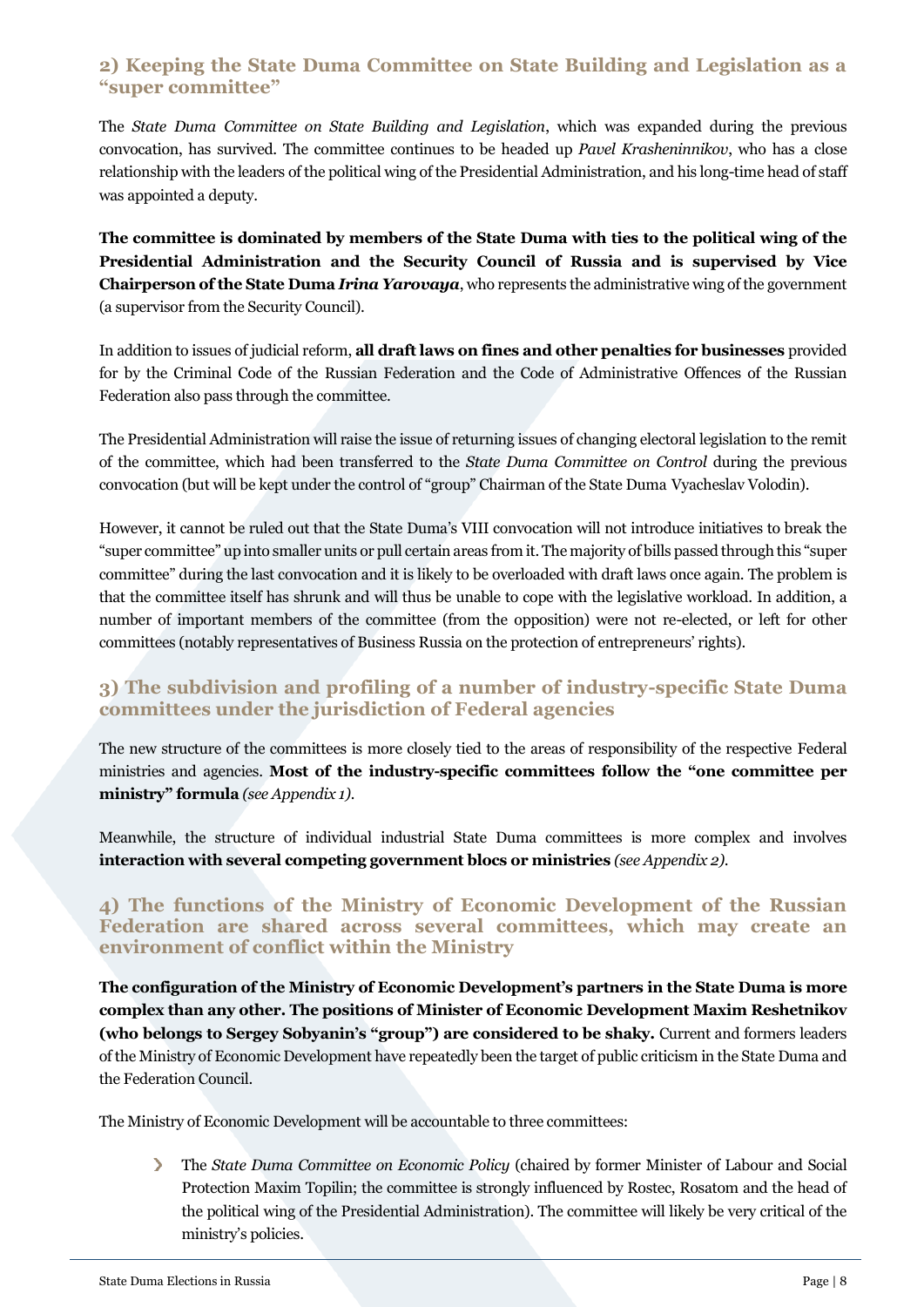- $\sum_{i=1}^{n}$ The *State Duma Committee on Small and Medium Enterprises* (an inconsequential new committee where members of the State Duma close to the head of the internal political wing of the Presidential Administration enjoy great influence).
- $\sum_{i=1}^{n}$ The *State Duma Committee on Control*, which is expected to coordinate the procedure for assessing the regulatory impact of draft laws that the Ministry of Economic Development is responsible for within the government, as well as the "government hours" programme and interaction with the Accounts Chamber of the Russian Federation (chaired by the former head of the Presidential Administration's Domestic Policy Department, Oleg Morozov from Vyacheslav Volodin's "group").

The Ministry of Economic Development will interact with a further three committees on specific issues:

- $\sum$ The *State Duma Committee on Ownership, Land and Property Relations* on, among other things, **contentious issues involving land in economic circulation**, in which the infrastructure bloc of the government (Marat Khusnullin) and the governors of urbanized regions are particularly interested.
- $\sum_{i=1}^{n}$ The *State Duma Committee on Ecology, Natural Resources and Environment Protection* (chaired by the former Minister of Natural Resources and Environment Dmitry Kobylkin) on **climate policy and low-carbon development**, which are of great importance to the government.
- $\sum$ The *State Duma Committee on Regional Policy and Local Self-Government* on issues of regional development and inter-budgetary relations that have **proven problematic for the ministry in the past**, attracting regular criticism from State Duma and Federation Council officials (although the Ministry of Finance sets the foundations of policy in inter-budgetary relations).

#### **5) Possible conflict between the government and State Duma committees regarding the environment**

Another potentially conflict-ridden area in the State Duma is the government's environmental bloc. A **complex configuration of relations is developing** both within the State Duma itself and through interaction with the respective government bloc **involving Alexei Gordeyev, former minister Dmitry Kobylkin, Deputy Prime Minister Viktoria Abramchenko and minister Alexander Kozlov,** where each of the leaders represents different teams.

Alexei Gordeyev (when he was Deputy Prime Minister) and Dmitry Kobylkin (when he was a minister under him) were frequently at odds during their time in government. Kobylkin would later resign his post, as he and Deputy Prime Minister for the Environment Viktoria Abramchenko did not get along. Abramchenko replaced Gordeyev and immediately set about relieving a number of personnel close to him of their duties. The incumbent Minister of Natural Resources, Alexander Kozlov, is considered by many to be a protégé of Deputy Prime Minister and Presidential Envoy Yury Trutnev, not Abramchenko, and his position is seen as tenuous.

Deputy Chairman of the State Duma Alexei Gordeyev will oversee the State Duma Committee on Ecology, Natural Resources and Environment Protection led by Kobylkin, as well as the State Duma Committee on Agrarian Issues (he has partnerships with the committee's leaders) and the non-core State Duma Committee on Financial Markets.

# <span id="page-8-0"></span>**ANALYSIS OF FACTORS AFFECTING THE WORK OF THE NEW STATE DUMA**

#### **1) The high degree of manageability of the new parliament for the Presidential Administration**

The parliamentary elections **produced a fully governable parliament** thanks to the fact that United Russia won a constitutional majority. A Presidential election campaign will commence halfway through the State Duma's term (we are assuming the most obvious scenario here, that Vladimir Putin will be re-elected for another term). And a political campaign to further integrate Russia and Belarus within the framework of the Union State cannot be ruled out (a constitutional referendum has been tentatively scheduled for early 2022 in Belarus).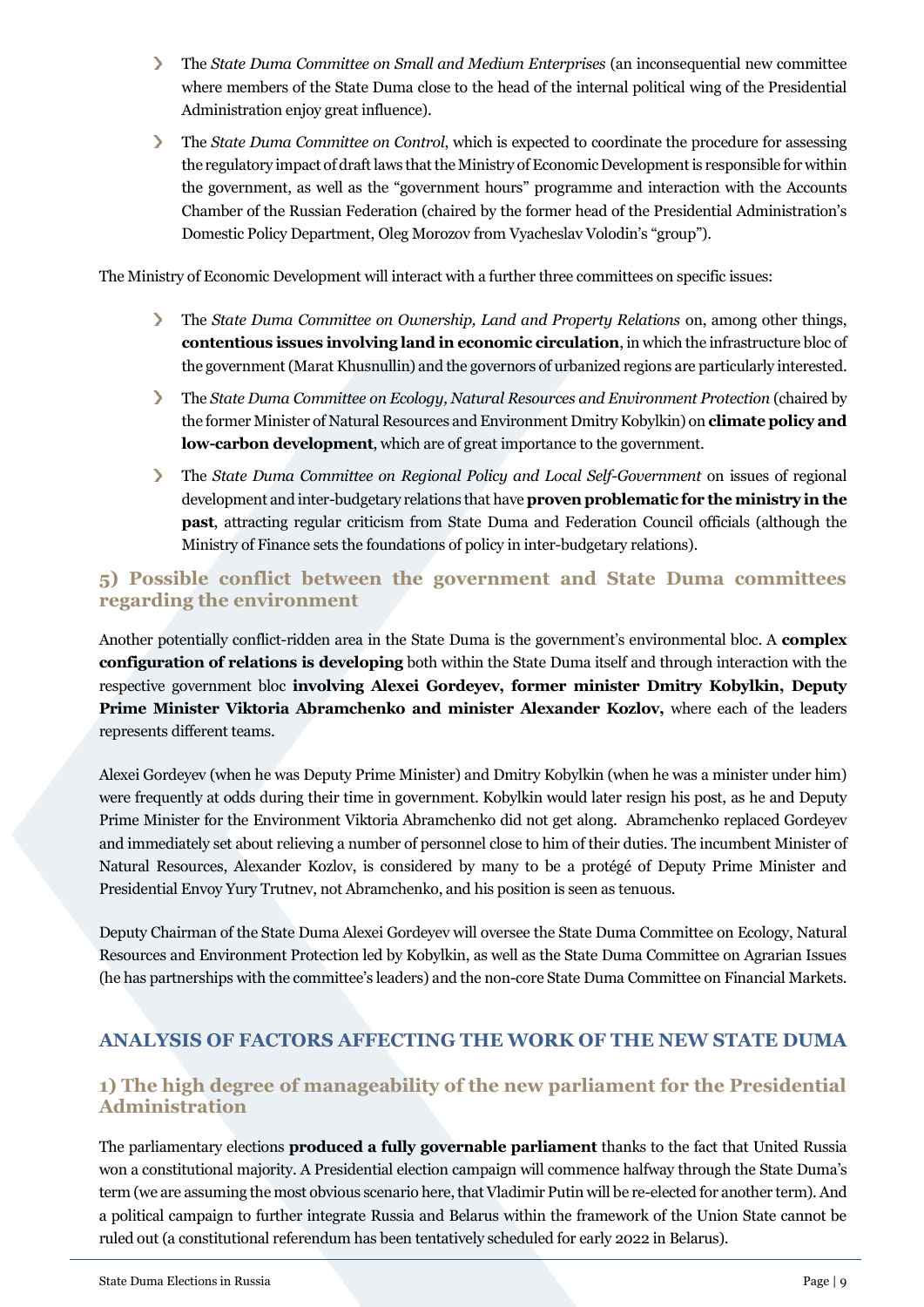Unlike the State Duma of the previous convocation, which was put together without the participation of the current leadership of the political wing of the Presidential Administration (in charge of domestic policy issues), **the State Duma of the VIII convocation has a direct influence on the leadership of the Presidential Administration on key factions and committees**. Furthermore, an informal group of members of the State Duma from the Leaders of Russia project has emerged that is clearly loyal to the political wing of the Presidential Administration.

United Russia's constitutional majority is complemented by an increase in the number of members of the State Duma "delegated" by the Presidential Administration to the A Just Russia – For Truth faction, and partly to the Liberal Democratic Party of Russia. This means that the Presidential Administration and the government do not require the support of the leader of the Liberal Democrats, Vladimir Zhirinovsky. It also minimizes the risk of the opposition filing appeals with the Constitutional Court (which require the signatures of at least 90 members of the State Duma) and ensures that key political laws will be adopted smoothly (including new laws on the system of regional and local self-government).

#### **2) Long-term socio-political risks remain for the Federal government following the election**

**While successful from a "technical" point of view, the elections to the State Duma did not properly address long-term "political" tasks** related to approval ratings, which will be important in the run-up to the 2024 Presidential elections:

- United Russia's resounding technical victory did not come with an increase in the approval ratings of  $\sum_{i=1}^{n}$ the entire power structure, nor did it lay the foundations for the long-term growth of social optimism or increase the stability of public and political sentiments.
- $\sum$ The "baptism" of the first major competitive elections exposed the weaknesses of a number of "new wave" governors in terms of internal political management. While they led in the United Russia lists, this did not always translate to a high percentage of votes for the party.
- $\sum$ United Russia's poor showing in a number of regions in the Russian Far East, Siberia and the North once again points to the **failure of the infrastructural "megaprojects" carried out in collaboration with federal business**, and which are so important to the Federal authorities in these "macro-regions," to achieve the desired social and electoral effect.
- $\sum$ **Support for United Russia continued to fall in large and medium-sized cities**. Both the Communist Party of the Russian Federation and the New People party enjoyed a significant boost in support, the former as the "main opposition" force (rather than as a result of increasing affinity for the Communist ideology), and the latter on the expectation that it will defend the interests of the economically active urban class and satisfy the general demand for "something new."
- $\sum_{i=1}^{n}$ The paternalistic sentiments of those voters loyal to the government have increased, **as have the public's demand for further "helicopter money,"** which will probably not be possible on a regular basis outside major election years due to the state of the budget system.
- $\mathbf{\Sigma}$ During the election campaign, and against the backdrop of the pandemic, **people started to lose trust in the authorities on issues of "state intervention"** into personal and family health (the public – included those who support the government – is divided on the issue of "compulsory vaccination"). This will continue to be a key challenge for the authorities in 2021–2022 as the government starts to roll out mass vaccination of children and adolescents.

These issues **do not create a risk of mass political protests,**thanks to the "effective" work of the "power" bloc, the public's focus on "personal survival" at a time when average household income has decreased during the pandemic, and the weakening of social ties it has brought with it. **Street protests in Russia's regions will largely be local in nature as a response to contentious issues** (controversial construction projects in cities,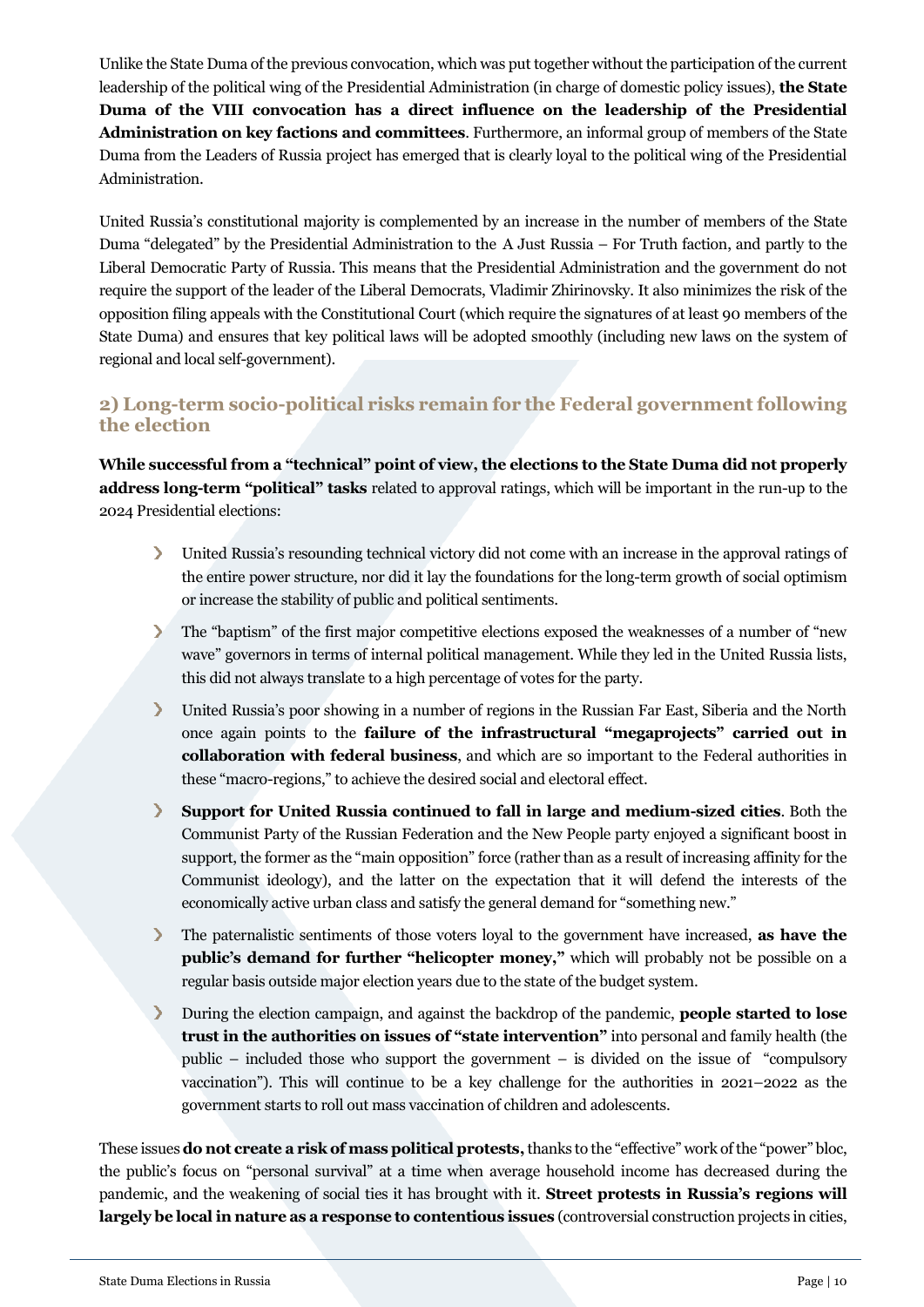the environment, "garbage reform," the unsuccessful attempts of local authorities to carry out housing and public utilities reform, and reforms in other socially significant areas).

The **approval ratings problem for the authorities will mean that the emphasis on Federal lawmaking will remain on social issues**, and the Federal authorities will launch periodic initiatives to **"strengthen the responsibility of business" in various spheres**, aimed at improving the social image of these authorities.

There will be a similar demand for businesses to be "socially responsible," especially when it comes to keeping prices for the final consumer down in various sectors (including via direct regulation), as well as in environmental protection, employment, the credit burden and consumer lending.

Additionally, **internet and "new media" regulation will continue to be tightened** in an effort to calm protest sentiments and their distribution channels, as the corresponding restrictions and technologies will need to be introduced and tested before the start of the 2024 Presidential election campaign.

# **3) The chances of a government reshuffle before the Presidential election**

With the exception of the high personal ratings of Prime Minister Mikhail Mishustin and key members of the "presidential bloc," **approval ratings of the government's activities are generally very low**, comparable to those of the "unpopular" government of Dmitry Medvedev towards the end of its term (early 2020). No initiatives are in place to increase social optimism in the long term. Meanwhile, the government and regional governors are busy trying to introduce quick and tangible improvements for society before the start of the Presidential election campaign (i.e. by autumn 2023).

This could lead to **more frequent personnel changes within the government**(the replacement of individual members of the State Duma, rather than changing the composition of the government entirely) and at the gubernatorial level (only the "heavyweights" and the most politically successful of the "new breed" of regional heads will be safe, with most governors serving one term only).<sup>3</sup>

In terms of interaction with the government during the initial years of the work of the new deputy corps, this means that the **State Duma will be a more politically stable government body during its five-year term to 2024 than individual ministries and agencies**, which will have to show that the federal strategic initiatives they implement over the next two years are bringing real results.

#### **4) The new State Duma as a potential source of personnel for regional authorities**

It is entirely possible that the State Duma of the VIII convocation **will once again become a source of personnel for the executive power structures in Russia's regions.** The new principles of training management introduced by the Presidential Administration in 2017 have meant that parliament (and the party reserve of United Russia) has lost its status as a "candidate pool" in recent years. In the previous convocation, only a very small number of members of the State Duma were appointed regional governors (allowing the opposition to meet the "opposition quota").

The composition of the State Duma of the VIII convocation still includes several members of the State Duma from large corporations and federal groups of influence who have long been "awaiting appointment" and have passed the

<sup>3</sup> The problem of continually promoting "political heavyweight" governors in resource-rich regions and appointing their successors without disrupting the balance of elite groups of influence is being addressed by the recently introduced draft law on a new system of organizing regional power. The main reason for scrapping the two-term limit for governors is to keep in office Mayor of Moscow Sergei Sobyanin and Governor of Moscow Region Andrei Vorobyov, whose terms expire in 2023 (which means that replacements would need to be found before the end of 2022 at the latest), and, looking forward, President of Tatarstan Rustam Minnikhanov and Head of the Chechen Republic Ramzan Kadyrov, whose terms end in 2025 and 2026, respectively.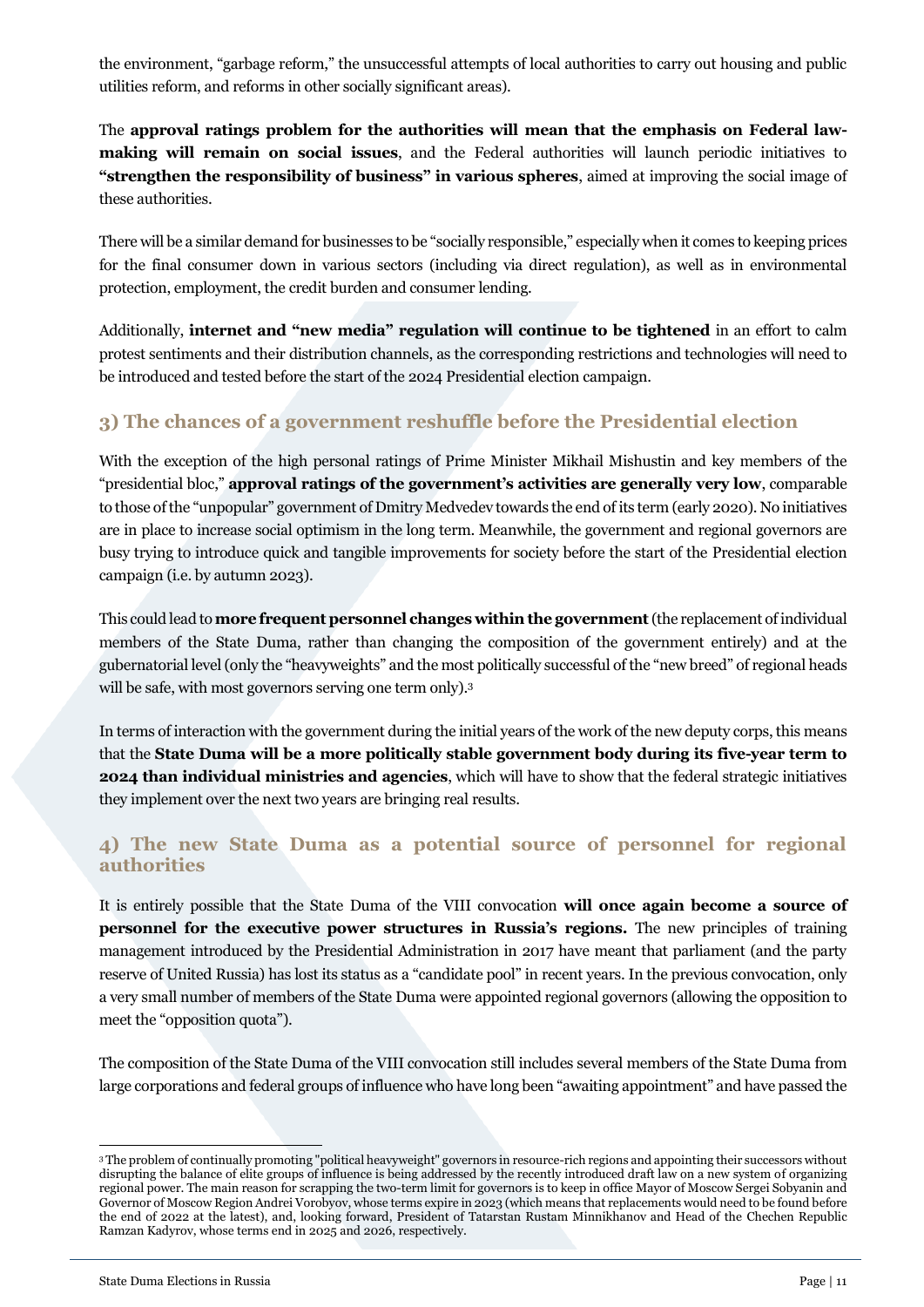relevant Presidential Administration courses. A large number of new State Duma members who are graduates of the "Leaders of Russia" programmes will also be considered for the post of governor.

At the same time, the Presidential Administration will **continue the large-scale rotation of its governor corps**, taking into account United Russia's disappointing showing in a number of regions, **which will last until 2022 and into early 2023, with an eye on the Presidential elections**. **<sup>4</sup>** Many of the "technocratic" governors whose terms will be coming to an end in 2021–2022 and who performed poorly in the elections to the State Duma will not be allowed to run for a second term.

#### **5) Contradictions within the "opposition" factions and the restructuring of the party field in favour of the "New People" party**

We **predict that discipline will worsen within the Liberal Democratic and A Just Russia parties** in the State Duma of the VIII convocation. Internal contradictions are likely to increase as a result of the impending departures of their leaders and the lack of uniformity within the parties themselves. This could lead to **business and departmental initiatives being pushed through over the heads** of the leaders of these parties.

In both factions, new members of the State Duma with no ties to the current party leadership who are loyal to the Presidential Administration have been installed in leading positions. Conversely, many long-term associates of the Liberal Democratic and A Just Russia parties' management were left out of the State Duma.

There have already been signs of dissension in the ranks of the Liberal Democratic Party, for example when many of the party's deputies (at the initiative of the leaders of the party apparatus – the shadow political bloc) went against its leader, Vladimir Zhirinovsky, and voted for the Communist Party's candidate for Deputy Chairperson.

The reformatting of the party field will begin with a **further weakening of the electoral positions of the Liberal Democratic Party** (first and foremost) and, to a lesser extent, **A Just Russia**. In its current composition, A Just Russia is likely to make the Presidential Administration mostly conservative and patriotic, with elements of left-wing populism. The Liberal Democratic Party and its competent branches have felt the pressure of the Presidential Administration over the past year. During the election campaign, the Democratic Party lost its image as an "anti-establishment" party and was the main **"donor" of votes to the New People party** – a key political project of the Presidential Administration. We predict that the Presidential Administration will attempt to oust the Liberal Democratic Party from the State Duma by the next convocation.

With the backing of the Presidential Administration, **public support for the for the New People party,** led by entrepreneurs Alexey Nechayev and Alexander Davankov (of Faberlic cosmetics), is **likely to grow**. The party is seen as a personal project of the First Deputy Chief of Staff of the Presidential Administration, Sergei Kiriyenko. The faction is predominantly comprised of people working for Nechayev's companies, meaning that the party is independent and is not beholden to big business or regional elites. The party's first actions in parliament show that it can be used in disputes between the "political" wing of the Presidential Administration and the "administrative" branches,<sup>5</sup> as well as, in the long term, to support the regions in disputes between the "new breed" of governors and the Ministry of Finance. Government-backed public opinion centres noted an increase in New People's ratings thanks to the missteps of the Liberal Democratic Party and A Just Russia.

<sup>4</sup> Rosatom's A. Avdeyev, who served as a State Duma deputy of the VII convocation, was the first former deputy to be named an acting governor in autumn 2021. His appointment to Vladimir Region (as well as that of the two new interim governors of the Yaroslavl and Tambov regions) is very much in line with the Presidential Administration's recent "technocratic" policy of selecting governors from Federal groups of influence who have experience working in the Federal authorities and do not have any connections with the local elites. <sup>5</sup> The party's leader, Alexey Nechaev, spoke out in parliament against placing the rector of the Moscow School of Social and Economic Sciences, who is purportedly a close friend of Sergei Kiriyenko, in a pre-trial detention centre. As soon as the State Duma commenced its work, a deputy inquiry was sent to the Prosecutor General of the Russian Federation regarding the actions of the power structures in this case.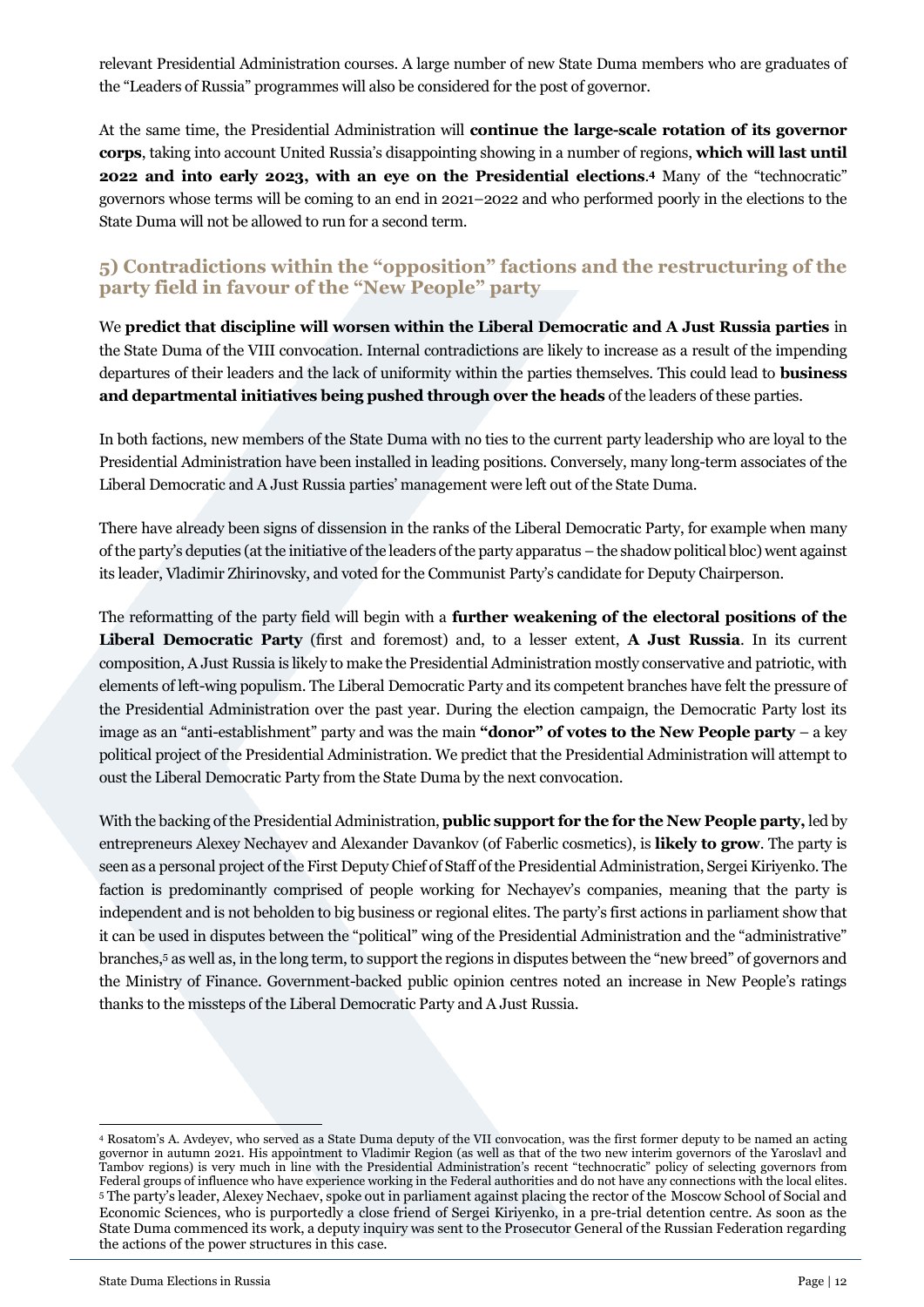# **6) The task of weakening the Communist Party of the Russian Federation**

**The long-term task of the political wing of the Presidential Administration on the party front will be to weaken the Communist Party** – the only full-fledged opposition party with a defined ideology, developed branches in the regions and access to independent sources of funding.

The political task of containing the growing popularity of the Communist Party among the population and its role as an "assemblage point" for those with oppositional leanings in the elections to the State Duma ultimately failed, although the election results (~19%) were within acceptable limits.

A number of groups within the Communist Party have been strengthened: a "systemic" lobbying link (relations with sponsors have for the most part been overseen by Deputy Chairman of the Communist Party of the Russian Federation V. Kashin; the Head of Rostec has his own pool in the party and faction leadership) and a "systemic" group of young leaders close to Yuri Afonin (First Deputy Chairman of the Central Committee of the Communist Party of the Russian Federation, who oversees the Party's work with its regional branches – the shadow political wing of the Presidential Administration, as it were), as well as the "radical" wing of the "old" regional leaders in the Presidential Administration.

This will predetermine attempts to "purge" numerous branches of the Communist Party of the Russian Federation, potentially going as far as **depriving a number of "radical" communists of their seats** for repeatedly taking part in unsanctioned protests.

# <span id="page-12-0"></span>**ASPECTS OF THE POLITICAL GOVERNANCE OF THE WORK OF THE STATE DUMA AND KEY FACTIONS**

The structure of the State Duma's work, as well as that of its key faction United Russia, has become more complicated as a result of the elections.

There are a number of centres of influence within the United Russia faction when it comes to decision-making.

# **1) Strengthening the influence of the Presidential Administration's political wing**

Direct protégés of the political wing of the Presidential Administration who are close to the State Duma Chairperson were given key positions: First Deputy Chairperson of United Russia on Law-making (Dmitry Vyatkin was promoted to supervisor of law-making within the party; he has also received the seal of approval from the top brass in the Security Council), seats on several socio-political State Duma committees and deputy leaders of the United Russia faction. Members of the State Duma who have completed the Leaders of Russia programme will be loyal to the leadership of the Presidential Administration.

In addition, figures close to the leadership of the political wing of the Presidential Administration have assumed top positions in the **State Duma Commission on Regulations**, which will **monitor the discipline of members of the State Duma from all factions** and the material and economic support they receive.

# **2) Strengthening the United Russia leadership's influence on the party's work**

The United Russia leadership has developed **closer connections** with the **leadership of the faction's General Council**, which is headed by Andrei Turchak. A number of members of the State Duma close to him were appointed to the position of deputy head.

Immediately after the elections, the Presidium of the United Russia General Council proposed making the faction more accountable to the party leadership. The party's Central Election Commission is also planning to step up its own supervisory activities over United Russia members and its annual rating system.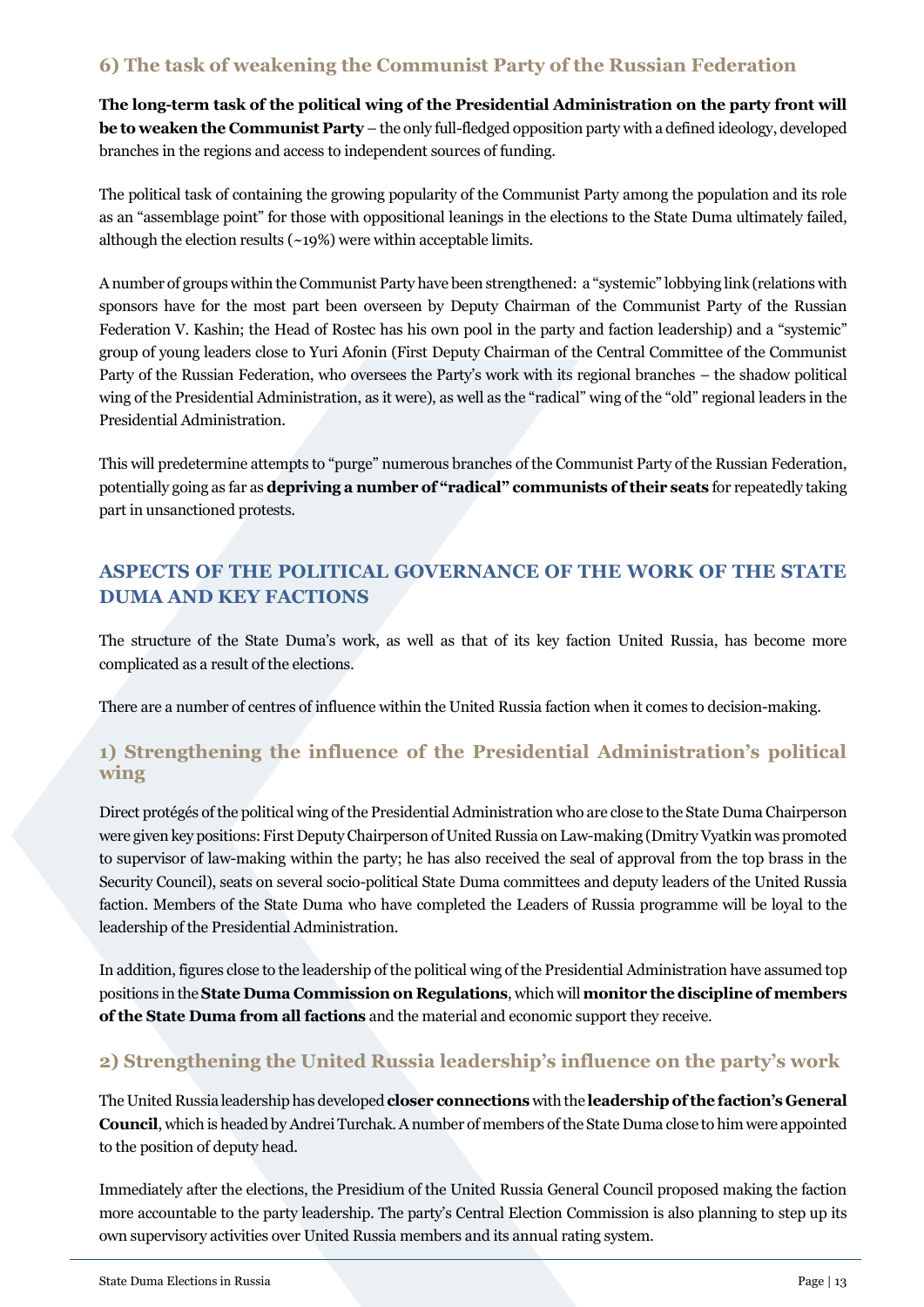The political wing of the Presidential Administration and the leadership of the United Russia General Council may also increase their influence over the work of the United Russia faction in the State Duma through the activities of new party commissions (*see above*).

# **3) Maintaining independent positions within the United Russia leadership and other federal political groups of influence**

The **Head of the United Russia faction, Vladimir Vasilyev** (who has close ties to the Security Council), remains an independent centre of influence, with his closest aide being promoted to the position of deputy head of the faction.

The post of Deputy Head of Administrative Activities – a **potentially** important position – was given to Vyacheslav Makarov, who is close friends with **Speaker of the Federation Council Valentina Matvienko**. But it is difficult to gauge how much influence he actually has at present: Makarov does not enjoy the best of relations with the leadership of the United Russia General Council and the party's Central Election Commission, and was effectively demoted to the State Duma from a more significant leadership position in the Legislative Assembly of St. Petersburg. His standing in the party is thus minimal at best.

# **4) The uncertainty surrounding the role of former Prime Minister Dmitry Medvedev**

It is not unthinkable that **party Chairman Dmitry Medvedev** will attempt to **become more involved in the work of the party and the faction**(as long as he retains his political position), despite the fact that the apparatus he currently heads is clearly at odds with the head of the United Russia General Council and the leadership of the Presidential Administration's political wing. The party is the last institutional mechanism for political positioning and working with the regions available to Medvedev "by virtue of his position" (the position of Deputy Chairman of the Security Council of the Russian Federation does not provide such opportunities). He has no serious influence on the formation of the list of United Russia members of the State Duma or the party's election programme.

# **5) The waning influence of State Duma Chairman Vyacheslav Volodin**

**State Duma Chairman Vyacheslav Volodin has seen his influence** on the work of the United Russia faction, and the State Duma as a whole, **weaken** compared to the previous convocation. Some members of his "group" of State Duma members were appointed deputy heads. "Volodin group" deputies have influence over the following State Duma committees that are important for the business community:

- $\sum$ *The State Duma Committee on Control* (headed by Oleg Morozov; a number of members of the State Duma close to the Chairperson of the State Duma were appointed to the committee), **which may assume the role of main external (parliamentary) watchdog** for the adoption of bylaws by government agencies, as well as organize "government hours" in the State Duma.
- In part, the *State Duma Committee on Labour, Social Policy and Veterans' Affairs* ("Volodin's group"  $\sum_{i=1}^{n}$ within this committee will also be coordinated through the new Deputy Chairperson of the State Duma, former Ombudsman for Human Rights Anna Kuznetsova, a protégé of Volodin and the Russian Orthodox Church); the *State Duma Committee on Agrarian Issues*; and the *State Duma Committee on Transport and Transport Infrastructure Development.* These committees are full of members of the State Duma who are believed to be close to the Chairperson of the State Duma. Volodin also has a number of friends in the *State Duma Committee on Budget and Taxes*.
- $\sum_{i=1}^{n}$ The former head of the faction and new Deputy Chairperson *Sergey Neverov*, Volodin's closest political ally, will be able to **coordinate key industry-specific committees**, specifically the *State Duma Committee on Industry and Trade*, the *State Duma Committee on Transport and Transport Infrastructure Development*, and the *State Duma Committee on Construction and Housing*.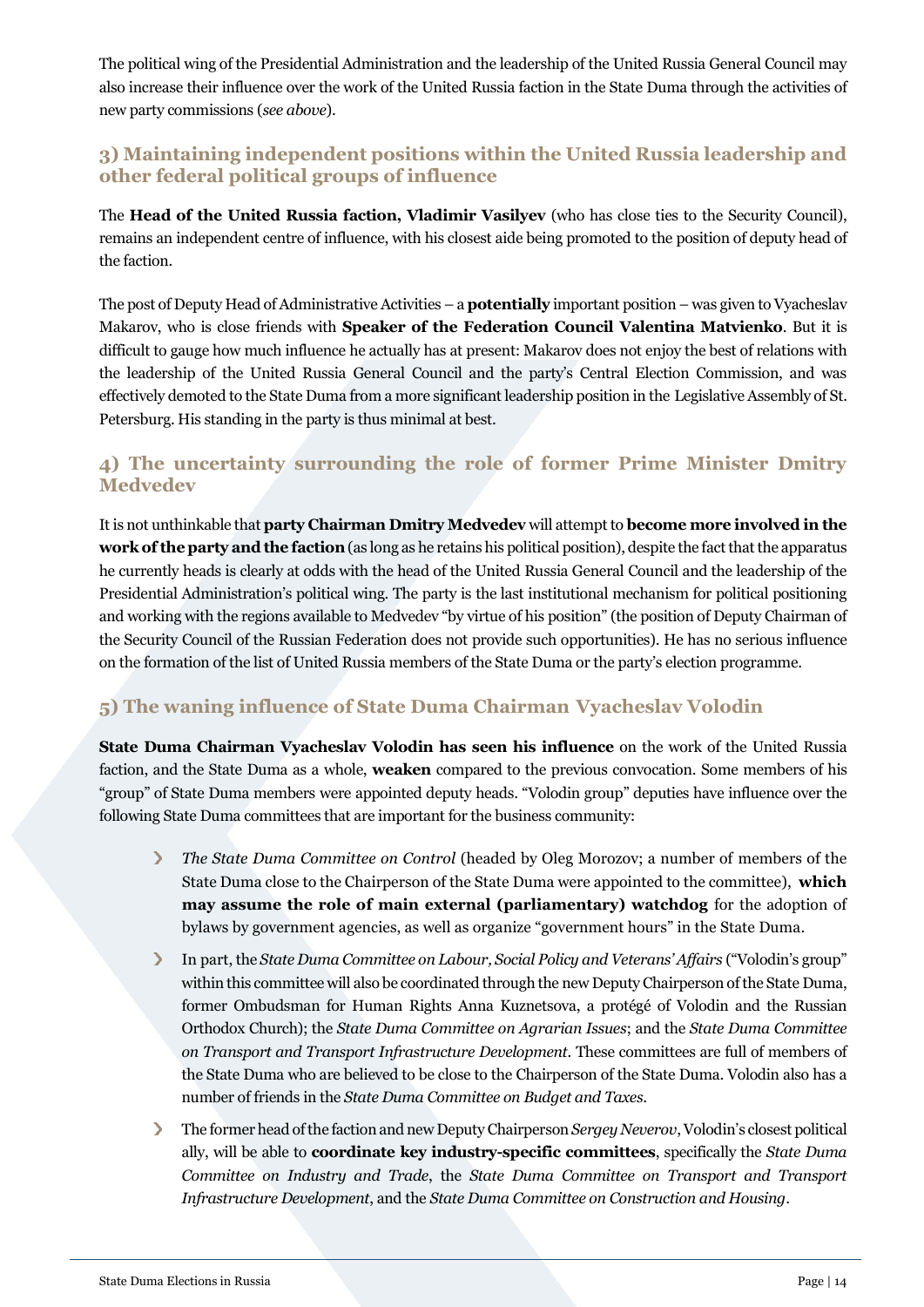Volodin and members of the State Duma loyal to him will likely continue to be targets of informational and political pressure campaigns, in which the political wing and the Presidential Administration and the leadership of the United Russia party have a vested interest.

At the same time, Vyacheslav Volodin is likely to develop interaction with Prime Minister Mikhail Mishustin and key deputy prime ministers.

In addition, in the absence of stable, constructive interaction within the political wing of the Presidential Administration with the leaders of the "old" parties, the growing popularity of the Communist Party and its increasing protest potential, we can expect Volodin, an experienced politician, to act as a moderator in the Federal government's relations with the "old" opposition parties.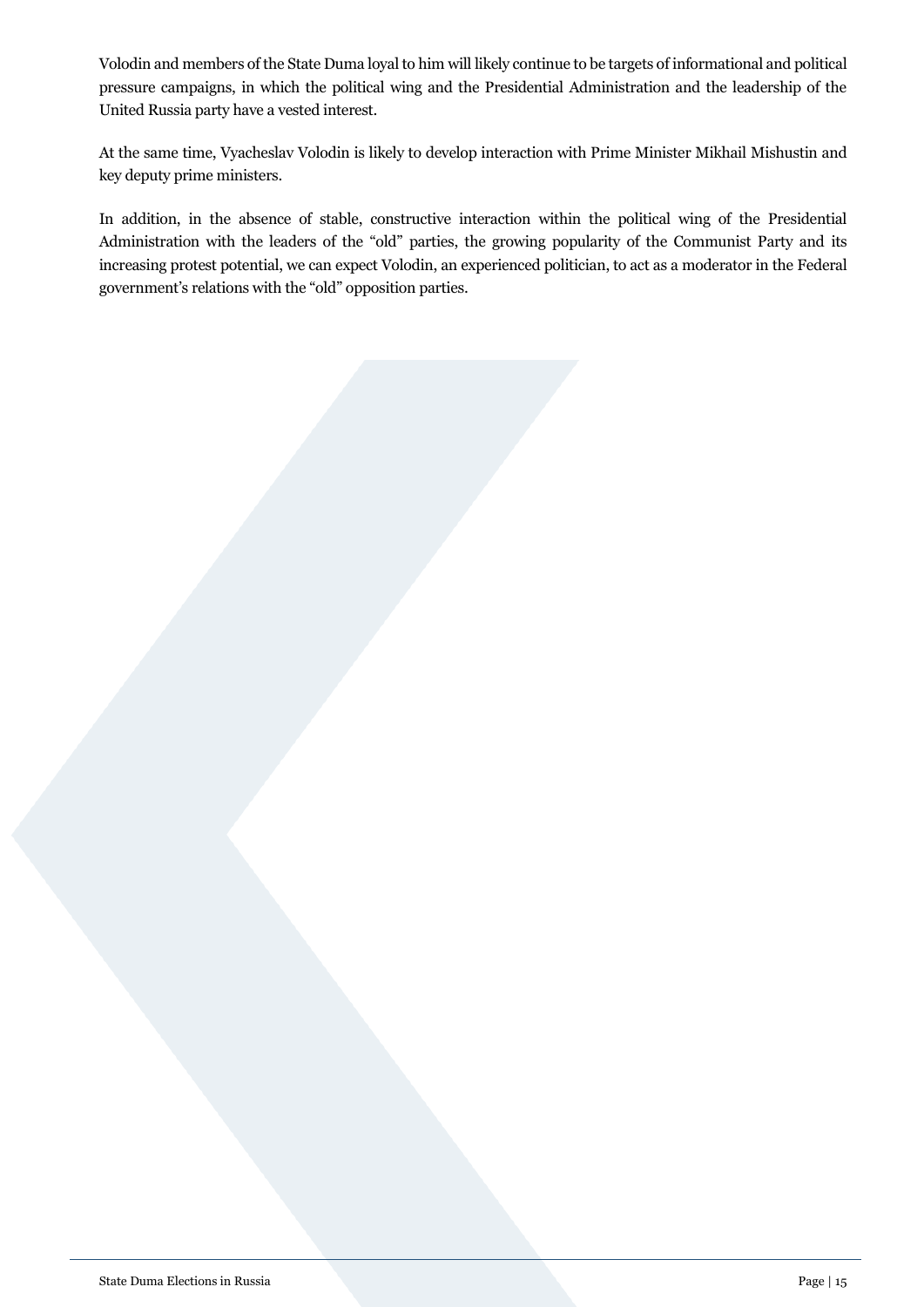# <span id="page-15-0"></span>**APPENDIX 1. INDUSTRY-SPECIFIC COMMITTEES IN THE STATE DUMA THAT FOLLOW THE "ONE COMMITTEE PER MINISTRY" FORMULA**

1) The new *State Duma Committee on Industry and Trade,* designated to the leader of the "Rostec group," Vladimir Gutenev. This is a large committee made up of many high-profile members of the State Duma. Almost all key federal industrial groups are represented (Rostec more than any other group). It is attached to the **Ministry of Industry and Trade**, whose management also belongs to the "Rostec group."

2) The new *State Duma Committee on Transport and Transport Infrastructure Development*. It is not so much the committee's connections with the **Ministry of Transport** that will determine the committee's role in the management and development of transport infrastructure as its ties with the office of **Deputy Prime Minister Marat Khusnullin**, who oversees the Ministry of Transport and personally coordinates the development of the transport infrastructure in the Russian regions.

The committee now includes an increased number of members of the State Duma, representing road construction, Roscosmos State Corporation and Russian Railways.

3) The enlarged *State Duma Committee on Construction and Housing*, which falls within the remit of **Deputy Prime Minister Marat Khusnullin** and the **Ministry of Construction, Housing and Utilities** that is loyal to him (construction, housing and utilities issues were previously assigned to different committees). United Russia regained control of the committee when Sergei Pakhomov was named its new head (he is considered to be part of the team led by current Governor of Moscow Region Andreiy Vorobyov and former Minister of Construction, Housing and Utilities Mikhail Men).

The State Duma, and the State Duma Committee on Construction and Housing in general, have large numbers of representatives from major construction companies in Moscow and the bigger regions, as well as former city mayors. Real estate developers and public utilities companies from Tatarstan (a pivotal region for Deputy Prime Minister Marat Khusnullin) are also well represented.

A **State Duma commission for the protection of citizens' housing rights** is being set up under the head of the previous State Duma Committee on Construction and Housing Galina Khovanskaya from A Just Russia. The commission will try to act as a counterbalance for **construction industry lobbyists** on issues of homeowner rights in projects for the "integrated development of Russian territories," price hikes for housing and communal services and relaxing requirements for developers of social infrastructure.

4) The *State Duma Committee on Labour, Social Policy and Veterans' Affairs*. Despite initiatives to break the committee up, it has nevertheless survived as a single group under the leadership of Yaroslav Nilov (the Liberal Democratic Party), who is well liked in the government's social bloc.

However, the committee does not wield the same kind of influence it once did and this is reflected in its size and composition. The current leadership of the **Ministry of Labour and Social Protection** managed to block the appointment of its former minister Maxim Topilin as head of the committee. The committee is dominated by representatives of traditional trade unions and the "Volodin group."

5) The new *State Duma Committee on Economic Policy* headed by former Minister of Labour and Social Protection Maxim Topilin (a compromise appointment to prevent the former minister taking on a more suitable social committee).

The committee is made up of key federal groups of influence (the "Rostec group," the "group of former Minister of Industry Viktor Khristenko and Deputy Prime Minister Tatyana Golikova," the "Rosatom group," the head of the political wing of the Presidential Administration and the Russian Union of Industrialists and Entrepreneurs). The members of the committee are likely to be **fairly critical** of the current leadership of the **Ministry of Economic Development** – the key department on the committee's agenda.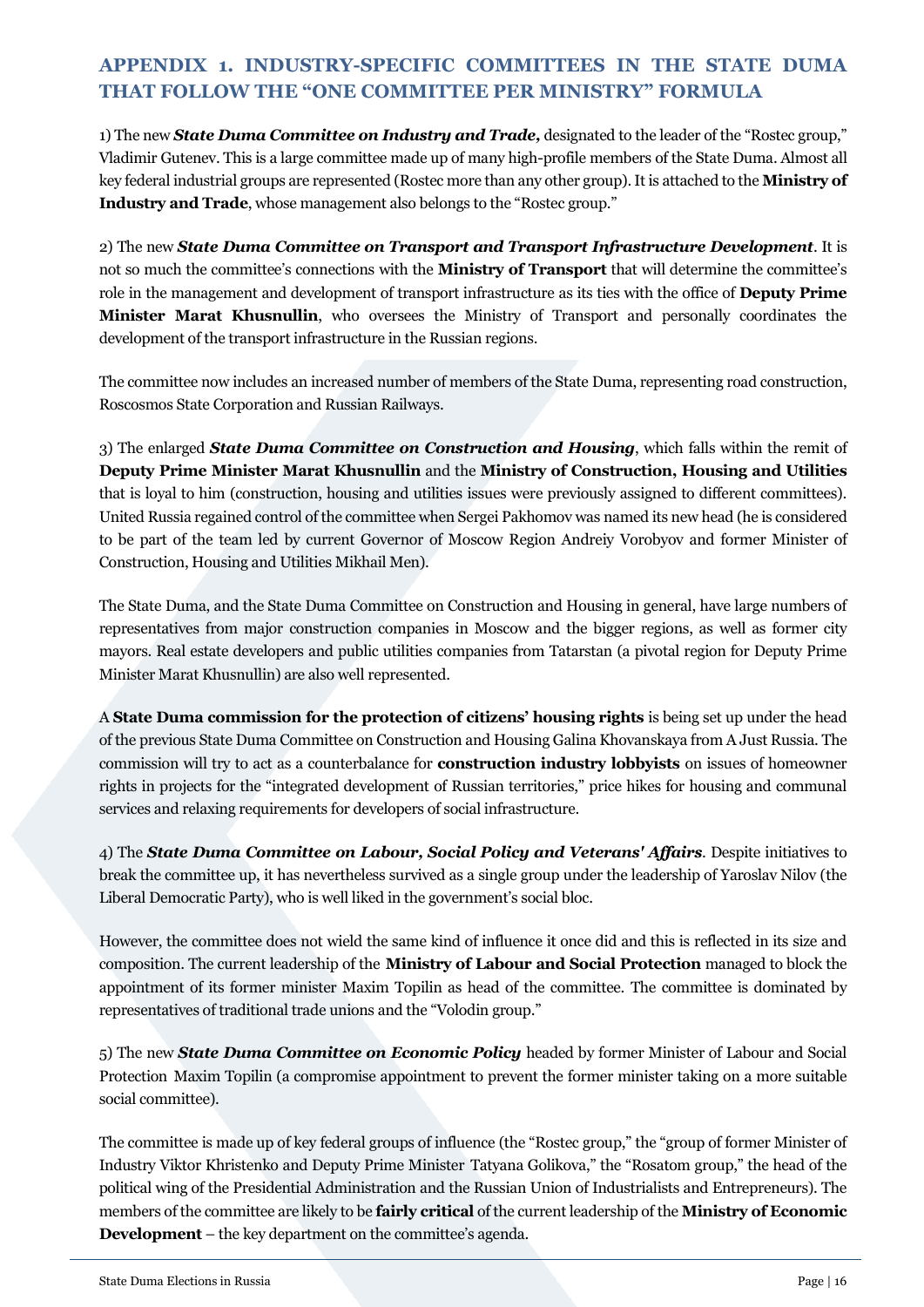6) The new *State Duma Committee on Small and Medium Enterprises*. The committee has moved away from the New People party, which is focused on the entrepreneurship development agenda, and was created at the initiative of the political wing of the Presidential Administration and the "Kovalchuk group" and controlled by businessman Andrei Nechaev (the committee is headed up by Alexander Dyomin, employed at Nechaev's Captains Fund and teacher of a course entitled "Captains of Business" at Plekhanov Russian University of Economics). Representatives of the "Rosatom" group hold great political influence within the committee, which is attached to the **Ministry of Economic Development**.

7) The new *State Duma Committee on Safeguarding Competition,* formed under one of the key members of the State Duma and sponsor of the "old" A Just Russia party, Valery Gartung (whose influence in the party diminished following its reform, carried out under the watchful eye of the Presidential Administration). The committee is likely to partner with the **Federal Antimonopoly Service** in matters of safeguarding competition (or rather in the creation of a preferential regime for domestic and localized suppliers). It is currently the smallest committee in the State Duma.

8) The *State Duma Committee on Financial Markets* remains unchanged under the head of the Association of Regional Banks of Russia Anatoly Aksakov (part of A Just Russia's quota). The committee (and its head) is the main partner of the **Bank of Russia** management. The **Ministry of Finance** is the second key regulator.

The number of representatives of large private banks (Alfa-Bank) and the financial institutions of state corporations (Rostec Group, Rotenberg Group) in the State Duma Committee has grown.

Some new members of the State Duma from non-banking financial organizations and the sports betting industry were given positions in the *State Duma Committee on Sport and Physical Culture*.

9) The *State Duma Committee on Energy*. The committee continues to be dominated by representatives of the traditional energy sector and Pavel Zavalniy was kept on as its head (he comes from the gas industry). Key oil and gas corporations, hydro and nuclear energy companies and power grid operators are represented on the committee. There are also a few lobbyists for "green" energy. The committee is attached to the **Ministry of Energy** and Deputy Prime Minister Alexander Novak.

10) The *State Duma Committee on Agrarian Issues*, whose political clout increased during the previous convocation of the State Duma thanks to the work of Deputy Chairperson of the State Duma Alexey Gordeyev (who previously served as Minister of Agriculture and Deputy Prime Minister). V. Kashin (part of the Communist Party's "systemic" wing who oversees work with party sponsors), who is well liked in the **Ministry of Agriculture**, retained his position as head of the committee to make up the Communist Party's "quota." The Committee was replenished with lobbyists for the Agro-Industrial Complex, the tobacco industry and supporters of toughening requirements for retailers in their relations with food suppliers.

11) The *State Duma Committee on Development of Far East and Arctic*, which has been adapted to better reflect the work of the *Ministry for the Development of the Russian Far East and Arctic*. "Political" issues of regional policy have been moved to the State Duma Committee on Regional Policy and Local Self-Government). Nikolay Kharitonov retained his position as head of the committee, thus fulfilling the Communist Party's "quota."

12) The new *State Duma Committee on Health Protection* remains unchanged. Dmitry Khubezov (a health official from Ryazan) was named new leader of the committee thanks to his connections with Chief Physician and supervisor of the new United Russia party commission Denis Protsenko (a member of Sobyanin's "group").

The committee has traditionally comprised public sector regional health officials and chief physicians. However, it now includes representatives of pharmaceutical manufacturers and commercial clinics as well (some members of the State Duma from the dietary supplements sphere and the pharmacy sector are involved in other committees). The committee is attached to the **Ministry of Health**, the **Federal Medical-Biological Agency**, the **Federal**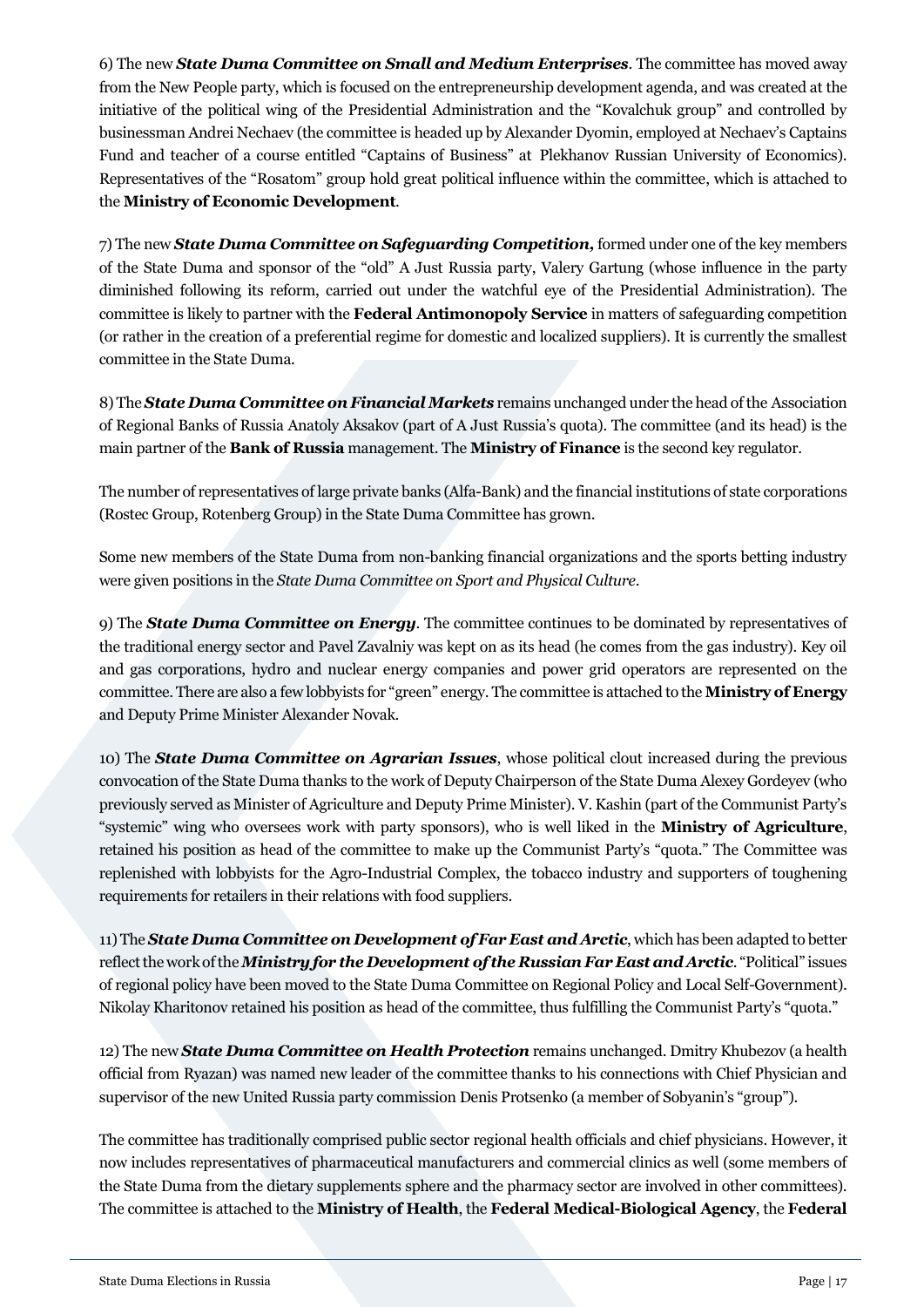**Service for Surveillance in Healthcare** and, in some areas, the **Federal Service for Surveillance on Consumer Rights Protection and Human Wellbeing**, which answer directly to the government.

13–14) The State Duma Committee on Science and Education has been split into two committees to reflect the ongoing division of the Ministry of Science and Higher Education into the **Ministry of Science** (dealing with universities and research institutes) and the **Ministry of Education** (dealing with preschool and school education).

The *State Duma Committee on Science and Higher Education* was set up under the supervision of Sergey Kabyshev, an expert in constitutional law who served as a member of Vladimir Putin's election team (Kabyshev is employed at Kutafin Moscow State Law University and, in terms of party affiliation, represents the A Just Russia party). The *State Duma Committee on Education* is led by Oksana Kazakova (United Russia; she previously headed up the State Duma Committee on Culture).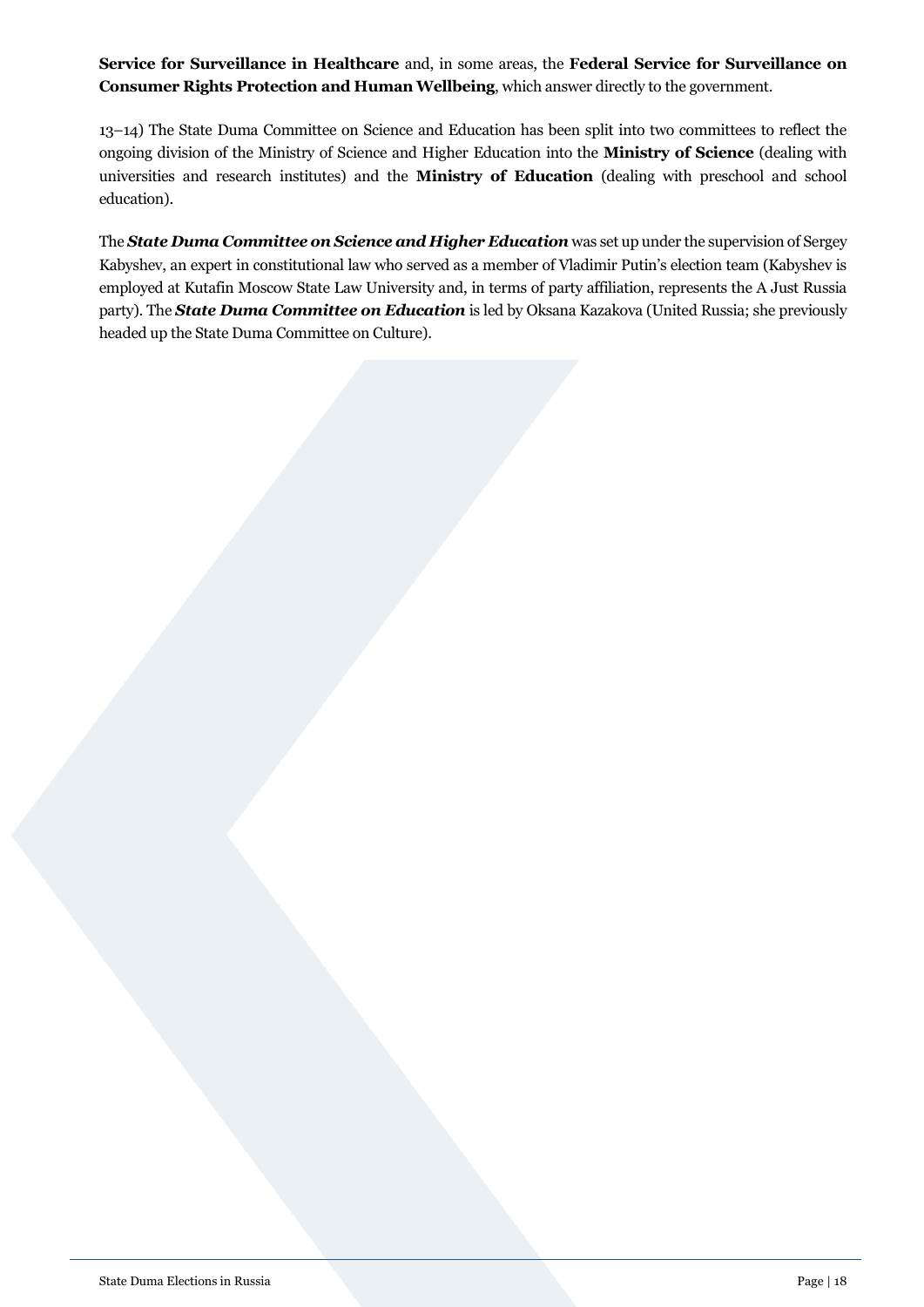# <span id="page-18-0"></span>**APPENDIX 2. INDUSTRY-SPECIFIC COMMITTEES IN THE STATE DUMA WITH A COMPLEX SYSTEM OF INTERACTION WITH MINISTRIES NOT UNDER THE "ONE COMMITTEE PER MINISTRY" FORMULA**

1) The new *State Duma Committee on Ownership, Land and Property Relations*. Making up part of the Communist Party's quota, the committee was headed up by party member Sergei Gavrilov, who had run the committee previously, in 2011–2016 (he has close ties with the VTB and Rostec "groups" and the leaders of the Russian Orthodox Church). Its main partners are the **Ministry of Economic Development**, the **Federal Service for State Registration, Cadastre and Cartography**, which in the new structure of the Cabinet of Ministers is directly subordinate to the government, and the **Federal Agency for State Property Management**, which answers to the **Ministry of Finance**.

2) The new "super committee": the *State Duma Committee on Ecology, Natural Resources and Environment Protection,* formed under Dmitry Kobylkin (who was previously the Head of the Yamalo-Nenets Autonomous Okrug and also served as Minister of Natural Resources and Environment, and was considered by many during his time working in the region to have close ties to Novatek).

The committee's work corresponds with the area of responsibility of **Deputy Prime Minister Viktoria Abramchenko**, the **Ministry of Natural Resources and Environment** and the **Federal Service for Supervision of Natural Resources**.

In addition, climate policy issues will go through the committee and will be overseen in the government by the **Ministry of Economic Development** and **First Deputy Prime Minister Andrei Belousov**. The committee includes members of the State Duma who are involved in environmental protection, as well as representatives of commodities companies, the garbage industry and Russian Railways.

3) There was talk of breaking the *State Duma Committee on Informational Policy, Technologies and Communications* into smaller committees, but any plans in this direction were evidently scrapped. The committee works within the same sphere of competencies as the **Ministry of Finance** and the **Federal Service for Supervision of Communications, Information Technology and Mass Media**.

In reality, the main agenda of the committee is set by the competing lines of the Presidential Administration's **information** and **political wings**, which oversee "traditional" and "new" media (including the internet), respectively.

The committee retained key members of the State Duma from both blocs, although it has shrunk in size and prestige. Alexander Khinshtein managed to hold on to his position as head of the committee, despite his disagreements with the Russian Orthodox Church and the IT industry.

A direct representative of the IT industry joined the committee, as did representatives of the relevant law enforcement agencies, while a number of State Duma deputies with ties to the industry were placed on other committees.

4) The revamped *State Duma Committee on Regional Policy and Local Self-Government*, which, notably does not include "federal relations" in its title (against the background of the further centralization of the power structure following the adoption of amendments to the Constitution and key laws on its development).

As before, the committee is headed up by Alexei Didenko, representing the Liberal Democratic Party. Formally, the **Ministry of Economic Development** serves as its associated federal executive body. However, regional development issues are limited within the Cabinet of Ministers to **Deputy Prime Minister Marat Khusnullin** as the head of the government commission on regional development, as well as to the **Ministry of Finance** as the main financial body of the government of the Russian Federation.